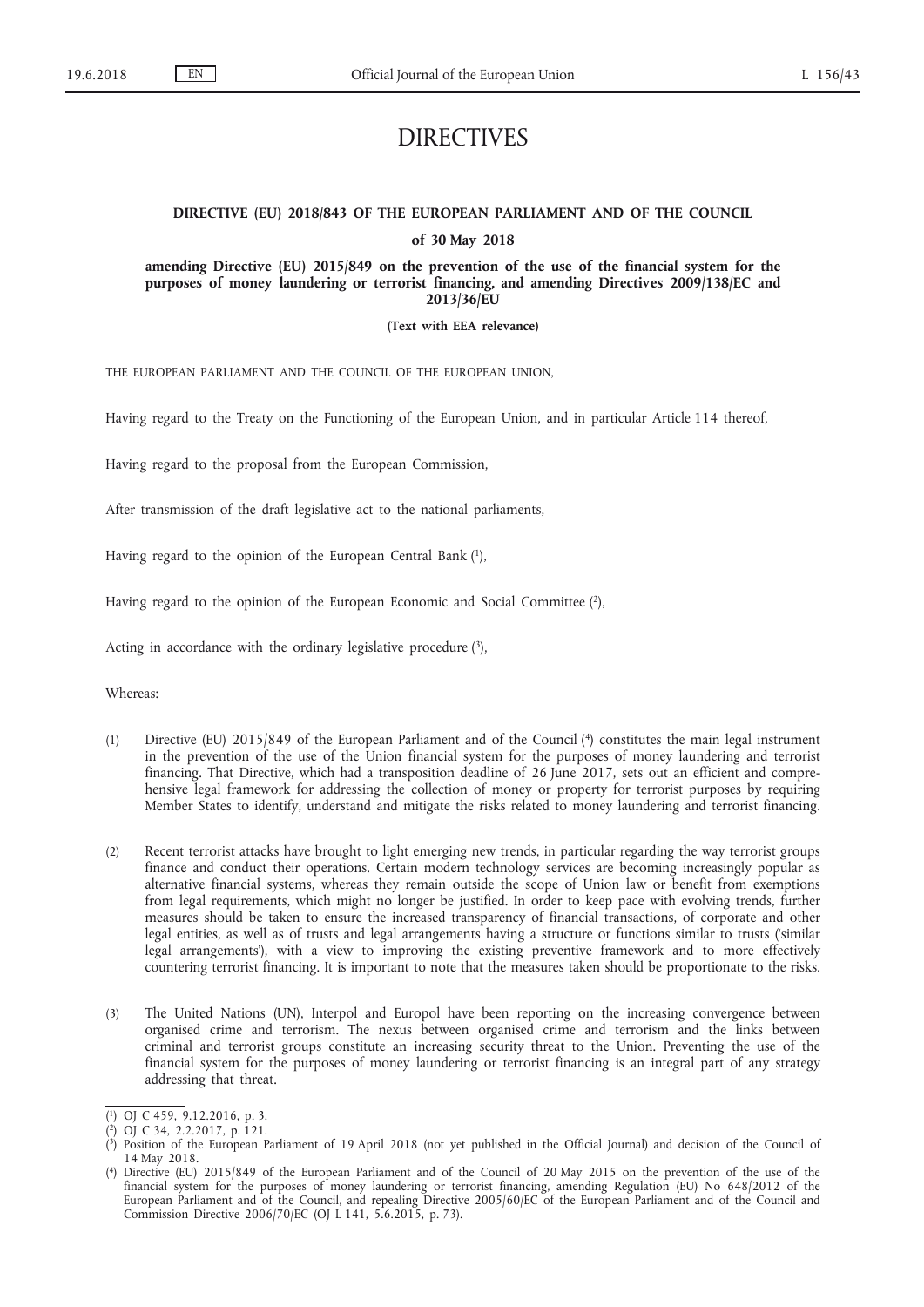- (4) While there have been significant improvements in the adoption and implementation of Financial Action Task Force (FATF) standards and the endorsement of the work of the Organisation for Economic Cooperation and Development on transparency by Member States in recent years, the need to further increase the overall transparency of the economic and financial environment of the Union is clear. The prevention of money laundering and of terrorist financing cannot be effective unless the environment is hostile to criminals seeking shelter for their finances through non-transparent structures. The integrity of the Union financial system is dependent on the transparency of corporate and other legal entities, trusts and similar legal arrangements. This Directive aims not only to detect and investigate money laundering, but also to prevent it from occurring. Enhancing transparency could be a powerful deterrent.
- (5) While the aims of Directive (EU) 2015/849 should be pursued and any amendments to it should be consistent with the Union's ongoing action in the field of countering terrorism and terrorist financing, such amendments should be made having due regard to the fundamental right to the protection of personal data, as well as the observance and application of the proportionality principle. The Communication from the Commission to the European Parliament, the Council, the European Economic and Social Committee and the Committee of the Regions entitled 'The European Agenda on Security' indicated the need for measures to address terrorist financing in a more effective and comprehensive manner, highlighting that the infiltration of financial markets allows for the financing of terrorism. The European Council conclusions of 17-18 December 2015 also stressed the need to take rapidly further action against terrorist financing in all domains.
- (6) The Communication from the Commission to the European Parliament and to the Council entitled 'Action Plan for strengthening the fight against terrorist financing' underscores the need to adapt to new threats and to amend Directive (EU) 2015/849 accordingly.
- (7) Union measures should also accurately reflect developments and commitments undertaken at international level. Therefore, UN Security Council Resolution (UNSCR) 2195 (2014) on Threats to international peace and security and UNCSRs 2199(2015) and 2253(2015) on Threats to international peace and security caused by terrorist acts, should be taken into account. Those UNSCRs deal with, respectively, the links between terrorism and transnational organised crime, preventing terrorist groups from gaining access to international financial institutions and expanding the sanctions framework to include Islamic State in Iraq and Levant.
- (8) Providers engaged in exchange services between virtual currencies and fiat currencies (that is to say coins and banknotes that are designated as legal tender and electronic money, of a country, accepted as a medium of exchange in the issuing country) as well as custodian wallet providers are under no Union obligation to identify suspicious activity. Therefore, terrorist groups may be able to transfer money into the Union financial system or within virtual currency networks by concealing transfers or by benefiting from a certain degree of anonymity on those platforms. It is therefore essential to extend the scope of Directive (EU) 2015/849 so as to include providers engaged in exchange services between virtual currencies and fiat currencies as well as custodian wallet providers. For the purposes of anti-money laundering and countering the financing of terrorism (AML/CFT), competent authorities should be able, through obliged entities, to monitor the use of virtual currencies. Such monitoring would provide a balanced and proportional approach, safeguarding technical advances and the high degree of transparency attained in the field of alternative finance and social entrepreneurship.
- (9) The anonymity of virtual currencies allows their potential misuse for criminal purposes. The inclusion of providers engaged in exchange services between virtual currencies and fiat currencies and custodian wallet providers will not entirely address the issue of anonymity attached to virtual currency transactions, as a large part of the virtual currency environment will remain anonymous because users can also transact without such providers. To combat the risks related to the anonymity, national Financial Intelligence Units (FIUs) should be able to obtain information allowing them to associate virtual currency addresses to the identity of the owner of virtual currency. In addition, the possibility to allow users to self-declare to designated authorities on a voluntary basis should be further assessed.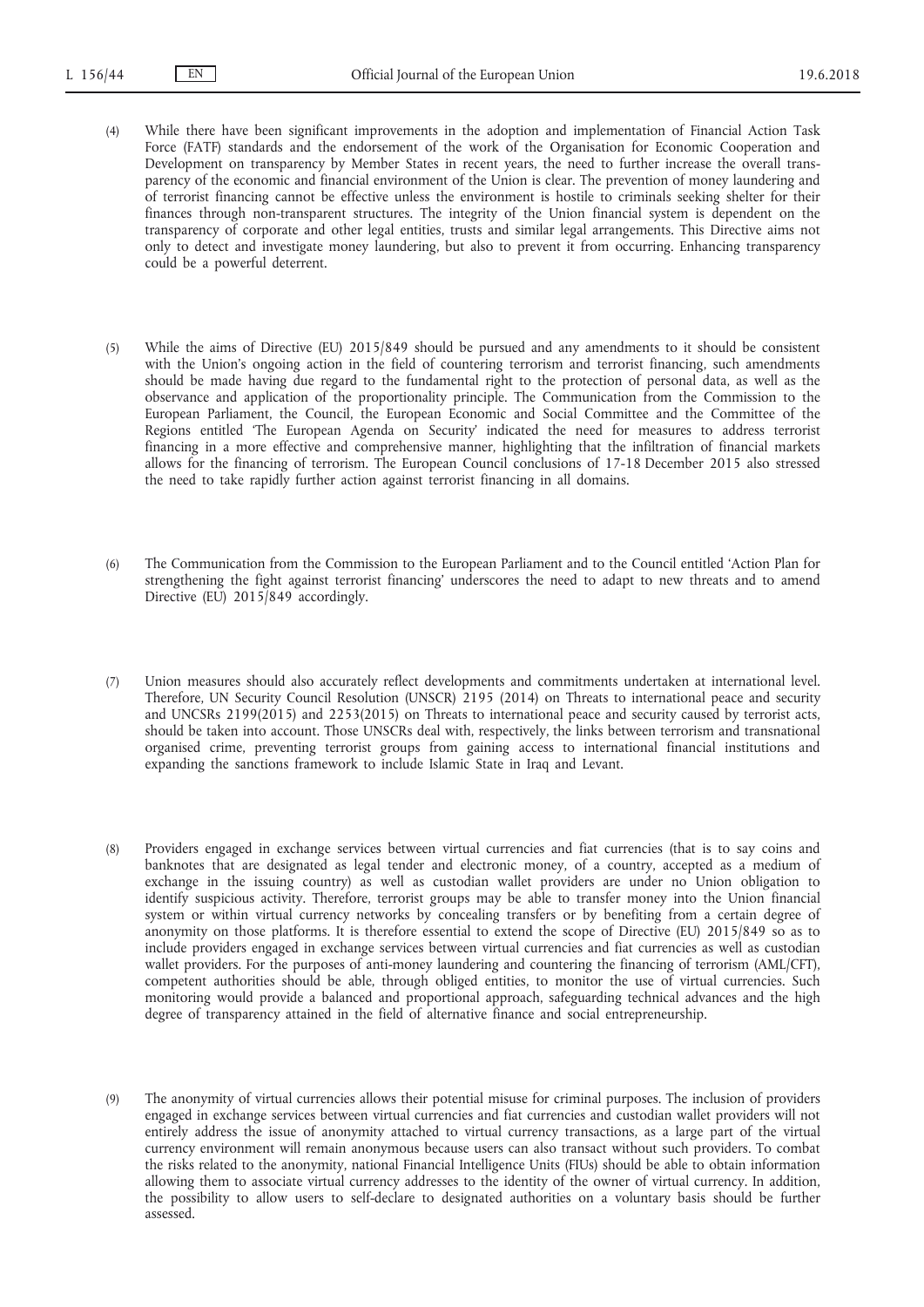- (10) Virtual currencies should not to be confused with electronic money as defined in point (2) of Article 2 of Directive 2009/110/EC of the European Parliament and of the Council (1), with the larger concept of 'funds' as defined in point (25) of Article 4 of Directive (EU) 2015/2366 of the European Parliament and of the Council (2), nor with monetary value stored on instruments exempted as specified in points (k) and (l) of Article 3 of Directive (EU) 2015/2366, nor with in-games currencies, that can be used exclusively within a specific game environment. Although virtual currencies can frequently be used as a means of payment, they could also be used for other purposes and find broader applications such as means of exchange, investment, store-of-value products or use in online casinos. The objective of this Directive is to cover all the potential uses of virtual currencies.
- (11) Local currencies, also known as complementary currencies, that are used in very limited networks such as a city or a region and among a small number of users should not be considered to be virtual currencies.
- (12) Business relationships or transactions involving high-risk third countries should be limited when significant weaknesses in the AML/CFT regime of the third-countries concerned are identified, unless adequate additional mitigating measures or countermeasures are applied. When dealing with such cases of high-risk and with such business relationships or transactions, Member States should require obliged entities to apply enhanced customer due diligence measures to manage and mitigate those risks. Each Member State therefore determines at national level the type of enhanced due diligence measures to be taken with regard to high-risk third countries. Those different approaches between Member States create weak spots on the management of business relationships involving high-risk third countries as identified by the Commission. It is important to improve the effectiveness of the list of high-risk third countries established by the Commission by providing for a harmonised treatment of those countries at Union level. That harmonised approach should primarily focus on enhanced customer due diligence measures, where such measures are not already required under national law. In accordance with international obligations, Member States should be allowed to require obliged entities, where applicable, to apply additional mitigating measures complementary to the enhanced customer due diligence measures, in accordance with a risk based approach and taking into account the specific circumstances of business relationships or transactions. International organisations and standard setters with competence in the field of preventing money laundering and combating terrorist financing may call for the application of appropriate countermeasures to protect the international financial system from the ongoing and substantial risks relating to money laundering and terrorist financing emanating from certain countries. In addition, Member States should require obliged entities to apply additional mitigating measures regarding high-risk third countries identified by the Commission by taking into account calls for countermeasures and recommendations, such as those expressed by the FATF, and responsibilities resulting from international agreements.
- (13) Given the evolving nature of threats and vulnerabilities relating to money laundering and the financing of terrorism, the Union should adopt an integrated approach on the compliance of national AML/CFT regimes with the requirements at Union level, by taking into consideration an effectiveness assessment of those national regimes. For the purpose of monitoring the correct transposition of the Union requirements in national AML/CFT regimes, the effective implementation of those requirements and the capacity of those regimes to achieve an effective preventive framework, the Commission should base its assessment on the national AML/CFT regimes, which should be without prejudice to assessments conducted by international organisations and standard setters with competence in the field of preventing money laundering and combating terrorist financing, such as the FATF or the Committee of Experts on the Evaluation of Anti-Money Laundering Measures and the Financing of Terrorism.
- (14) General purpose prepaid cards have legitimate uses and constitute an instrument contributing to social and financial inclusion. However, anonymous prepaid cards are easy to use in financing terrorist attacks and logistics. It is therefore essential to deny terrorists this means of financing their operations, by further reducing the limits and maximum amounts under which obliged entities are allowed not to apply certain customer due diligence measures provided for by Directive (EU) 2015/849. Therefore, while having due regard to consumers' needs in

<sup>(</sup> 1) Directive 2009/110/EC of the European Parliament and of the Council of 16 September 2009 on the taking up, pursuit and prudential supervision of the business of electronic money institutions amending Directives 2005/60/EC and 2006/48/EC and repealing Directive 2000/46/EC (OJ L 267, 10.10.2009, p. 7).

<sup>(</sup> 2) Directive (EU) 2015/2366 of the European Parliament and of the Council of 25 November 2015 on payment services in the internal market, amending Directives 2002/65/EC, 2009/110/EC and 2013/36/EU and Regulation (EU) No 1093/2010, and repealing Directive 2007/64/EC (OJ L 337, 23.12.2015, p. 35).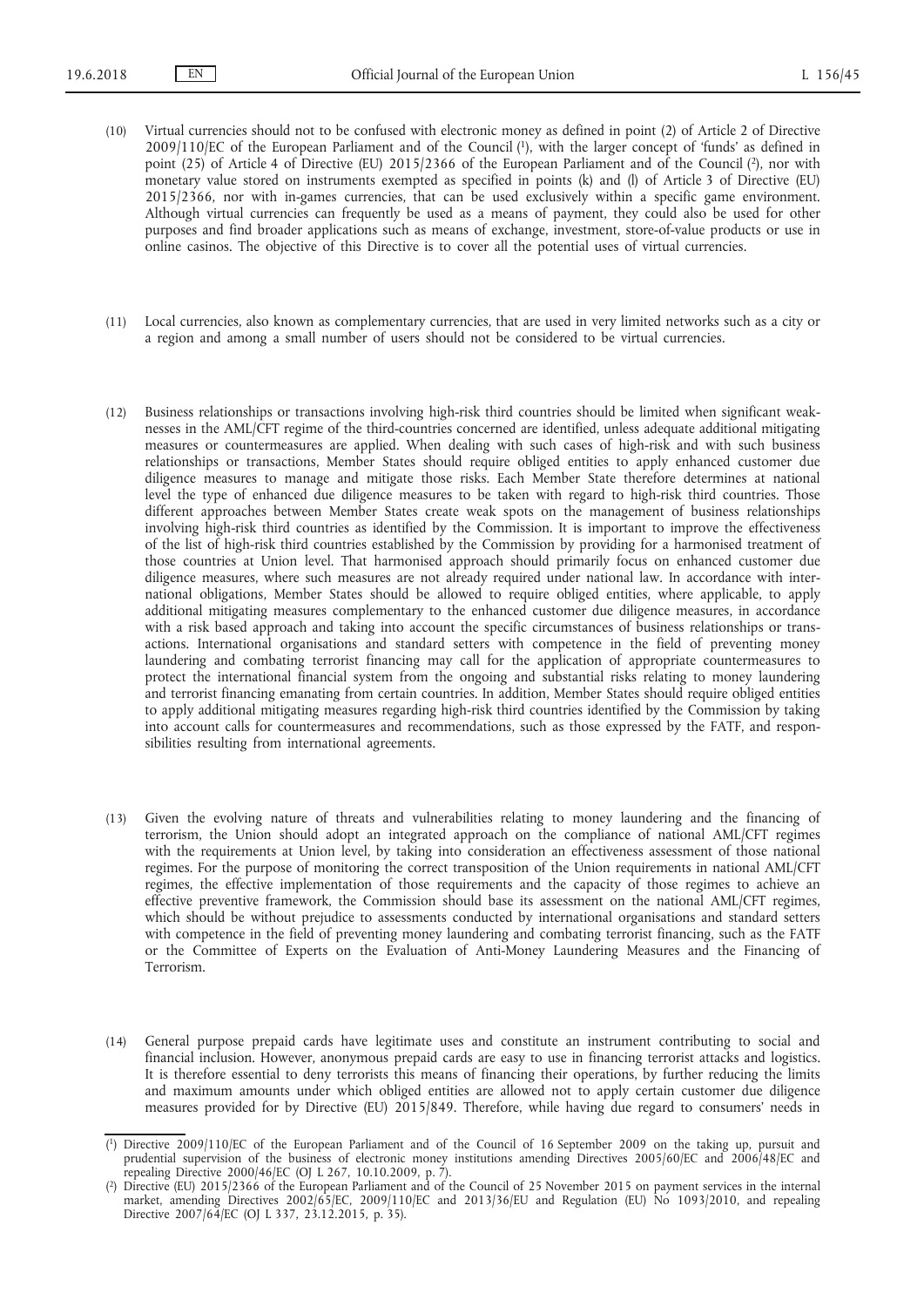using general purpose prepaid instruments and not preventing the use of such instruments for promoting social and financial inclusion, it is essential to lower the existing thresholds for general purpose anonymous prepaid cards and to identify the customer in the case of remote payment transactions where the transaction amount exceeds EUR 50.

- (15) While the use of anonymous prepaid cards issued in the Union is essentially limited to the Union territory only, that is not always the case with similar cards issued in third countries. It is therefore important to ensure that anonymous prepaid cards issued outside the Union can be used in the Union only where they can be considered to comply with requirements equivalent to those set out in Union law. That rule should be enacted in full compliance with Union obligations in respect of international trade, especially the provisions of the General Agreement on Trade in Services.
- (16) FIUs play an important role in identifying the financial operations of terrorist networks, especially cross-border, and in detecting their financial backers. Financial intelligence might be of fundamental importance in uncovering the facilitation of terrorist offences and the networks and schemes of terrorist organisations. Due to a lack of prescriptive international standards, FIUs maintain significant differences as regards their functions, competences and powers. Member States should endeavour to ensure a more efficient and coordinated approach to deal with financial investigations related to terrorism, including those related to the misuse of virtual currencies. The current differences should however not affect an FIU's activity, particularly its capacity to develop preventive analyses in support of all the authorities in charge of intelligence, investigative and judicial activities, and international cooperation. In the exercise of their tasks, FIUs should have access to information and be able to exchange it without impediments, including through appropriate cooperation with law enforcement authorities. In all cases of suspected criminality and, in particular, in cases involving the financing of terrorism, information should flow directly and quickly without undue delays. It is therefore essential to further enhance the effectiveness and efficiency of FIUs, by clarifying the powers of and cooperation between FIUs.
- (17) FIUs should be able to obtain from any obliged entity all the necessary information relating to their functions. Their unfettered access to information is essential to ensure that flows of money can be properly traced and illicit networks and flows detected at an early stage. The need for FIUs to obtain additional information from obliged entities based on a suspicion of money laundering or financing of terrorism might be triggered by a prior suspicious transaction report reported to the FIU, but might also be triggered through other means such as the FIU's own analysis, intelligence provided by competent authorities or information held by another FIU. FIUs should therefore in the context of their functions be able to obtain information from any obliged entity, even without a prior report being made. This does not include indiscriminate requests for information to the obliged entities in the context of the FIU's analysis, but only information requests based on sufficiently defined conditions. An FIU should also be able to obtain such information on a request made by another Union FIU and to exchange the information with the requesting FIU.
- (18) The purpose of the FIU is to collect and analyse the information which they receive with the aim of establishing links between suspicious transactions and underlying criminal activity in order to prevent and combat money laundering and terrorist financing, and to disseminate the results of its analysis as well as additional information to the competent authorities where there are grounds to suspect money laundering, associated predicate offences or financing of terrorism. An FIU should not refrain from or refuse the exchange of information to another FIU, spontaneously or upon request, for reasons such as a lack of identification of an associated predicate offence, features of criminal national laws and differences between the definitions of associated predicate offences or the absence of a reference to particular associated predicate offences. Similarly, an FIU should grant its prior consent to another FIU to forward the information to competent authorities regardless of the type of possible associated predicate offence in order to allow the dissemination function to be carried out effectively. FIUs have reported difficulties in exchanging information based on differences in national definitions of certain predicate offences, such as tax crimes, which are not harmonised by Union law. Such differences, should not hamper the mutual exchange, the dissemination to competent authorities and the use of that information as defined by this Directive. FIUs should rapidly, constructively and effectively ensure the widest range of international cooperation with third countries' FIUs in relation to money laundering, associated predicate offences and terrorist financing in accordance with the FATF Recommendations and Egmont Principles for Information Exchange between Financial Intelligence Units.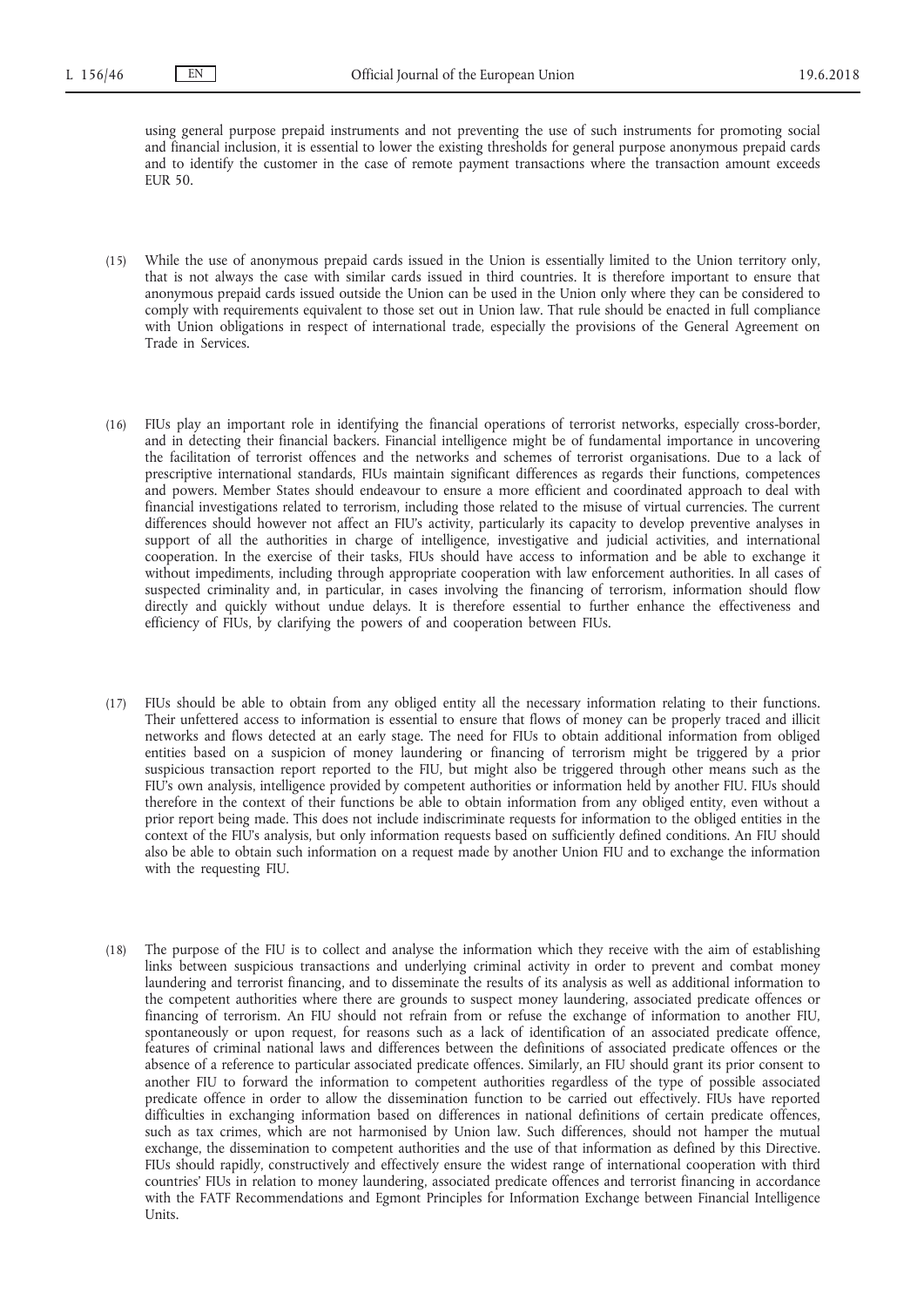- (19) Information of a prudential nature relating to credit and financial institutions, such as information relating to the fitness and properness of directors and shareholders, to the internal control mechanisms, to governance or to compliance and risk management, is often indispensable for the adequate AML/CFT supervision of such institutions. Similarly, AML/CFT information is also important for the prudential supervision of such institutions. Therefore, the exchange of confidential information and collaboration between AML/CFT competent authorities supervising credit and financial institutions and prudential supervisors should not be hampered by legal uncertainty which might arise as a result of the absence of explicit provisions in this field. Clarification of the legal framework is even more important since prudential supervision has, in a number of cases, been entrusted to non-AML/CFT supervisors, such as the European Central Bank (ECB).
- (20) Delayed access to information by FIUs and other competent authorities on the identity of holders of bank and payment accounts and safe-deposit boxes, especially anonymous ones, hampers the detection of transfers of funds relating to terrorism. National data allowing the identification of bank and payments accounts and safe-deposit boxes belonging to one person is fragmented and therefore not accessible to FIUs and to other competent authorities in a timely manner. It is therefore essential to establish centralised automated mechanisms, such as a register or data retrieval system, in all Member States as an efficient means to get timely access to information on the identity of holders of bank and payment accounts and safe-deposit boxes, their proxy holders, and their beneficial owners. When applying the access provisions, it is appropriate for pre-existing mechanisms to be used provided that national FIUs can access the data for which they make inquiries in an immediate and unfiltered manner. Member States should consider feeding such mechanisms with other information deemed necessary and proportionate for the more effective mitigation of risks relating to money laundering and the financing of terrorism. Full confidentiality should be ensured in respect of such inquiries and requests for related information by FIUs and competent authorities other than those authorities responsible for prosecution.
- (21) In order to respect privacy and protect personal data, the minimum data necessary for the carrying out of AML/CFT investigations should be held in centralised automated mechanisms for bank and payment accounts, such as registers or data retrieval systems. It should be possible for Member States to determine which data it is useful and proportionate to gather, taking into account the systems and legal traditions in place to enable the meaningful identification of the beneficial owners. When transposing the provisions relating to those mechanisms, Member States should set out retention periods equivalent to the period for retention of the documentation and information obtained within the application of customer due diligence measures. It should be possible for Member States to extend the retention period on a general basis by law, without requiring case-by-case decisions. The additional retention period should not exceed an additional five years. That period should be without prejudice to national law setting out other data retention requirements allowing case-by-case decisions to facilitate criminal or administrative proceedings. Access to those mechanisms should be on a need-to-know basis.
- (22) Accurate identification and verification of data of natural and legal persons are essential for fighting money laundering or terrorist financing. The latest technical developments in the digitalisation of transactions and payments enable a secure remote or electronic identification. Those means of identification as set out in Regulation (EU) No 910/2014 of the European Parliament and of the Council (1) should be taken into account, in particular with regard to notified electronic identification schemes and ways of ensuring cross-border legal recognition, which offer high level secure tools and provide a benchmark against which the identification methods set up at national level may be checked. In addition, other secure remote or electronic identification processes, regulated, recognised, approved or accepted at national level by the national competent authority may be taken into account. Where appropriate, the recognition of electronic documents and trust services as set out in Regulation (EU) No 910/2014 should also be taken into account in the identification process. The principle of technology neutrality should be taken into account in the application of this Directive.

<sup>(</sup> 1) Regulation (EU) No 910/2014 of the European Parliament and of the Council of 23 July 2014 on electronic identification and trust services for electronic transactions in the internal market and repealing Directive 1999/93/EC (OJ L 257, 28.8.2014, p. 73).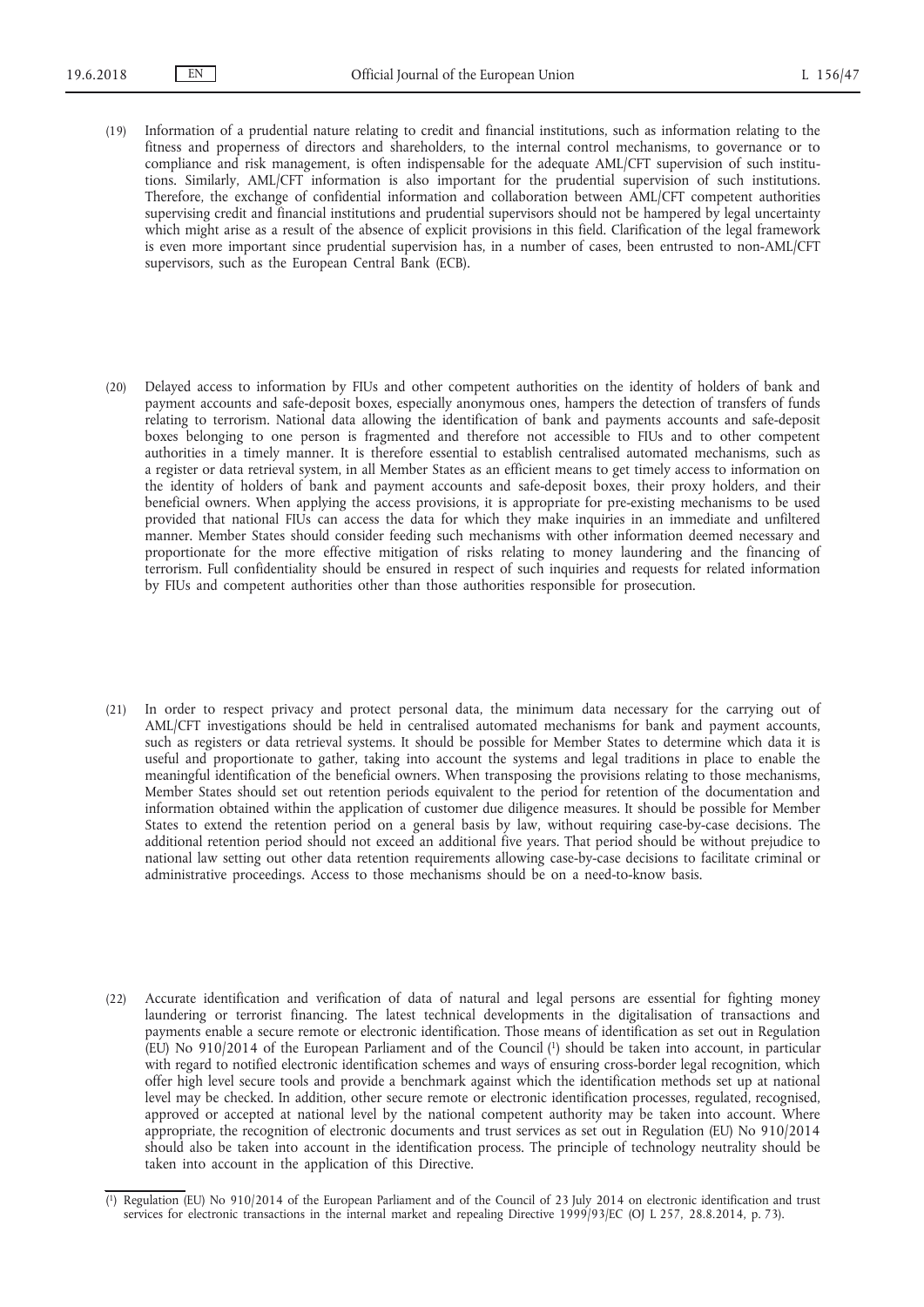- (23) In order to identify politically exposed persons in the Union, lists should be issued by Member States indicating the specific functions which, in accordance with national laws, regulations and administrative provisions, qualify as prominent public functions. Member States should request each international organisation accredited on their territories to issue and keep up to date a list of prominent public functions at that international organisation.
- (24) The approach for the review of existing customers in the current framework is risk-based. However, given the higher risk of money laundering, terrorist financing and associated predicate offences associated with certain intermediary structures, that approach might not allow for the timely detection and assessment of risks. It is therefore important to ensure that certain clearly specified categories of existing customers are also monitored on a regular basis.
- (25) Member States are currently required to ensure that corporate and other legal entities incorporated within their territory obtain and hold adequate, accurate and current information on their beneficial ownership. The need for accurate and up-to-date information on the beneficial owner is a key factor in tracing criminals who might otherwise be able to hide their identity behind a corporate structure. The globally interconnected financial system makes it possible to hide and move funds around the world, and money launderers and terrorist financers as well as other criminals have increasingly made use of that possibility.
- (26) The specific factor determining which Member State is responsible for the monitoring and registration of beneficial ownership information of trusts and similar legal arrangements should be clarified. Due to differences in the legal systems of Member States, certain trusts and similar legal arrangements are not monitored or registered anywhere in the Union. Beneficial ownership information of trusts and similar legal arrangements should be registered where the trustees of trusts and persons holding equivalent positions in similar legal arrangements are established or where they reside. In order to ensure the effective monitoring and registration of information on the beneficial ownership of trusts and similar legal arrangements, cooperation between Member States is also necessary. The interconnection of Member States' registries of beneficial owners of trusts and similar legal arrangements would make this information accessible, and would also ensure that the multiple registration of the same trusts and similar legal arrangements is avoided within the Union.
- (27) Rules that apply to trusts and similar legal arrangements with respect to access to information relating to their beneficial ownership should be comparable to the corresponding rules that apply to corporate and other legal entities. Due to the wide range of types of trusts that currently exists in the Union, as well as an even greater variety of similar legal arrangements, the decision on whether or not a trust or a similar legal arrangement is comparably similar to corporate and other legal entities should be taken by Member States. The aim of the national law transposing those provisions should be to prevent the use of trusts or similar legal arrangements for the purposes of money laundering, terrorist financing or associated predicate offences.
- (28) With a view to the different characteristics of trusts and similar legal arrangements, Member States should be able, under national law and in accordance with data protection rules, to determine the level of transparency with regard to trusts and similar legal arrangements that are not comparable to corporate and other legal entities. The risks of money laundering and terrorist financing involved can differ, based on the characteristics of the type of trust or similar legal arrangement and the understanding of those risks can evolve over time, for instance as a result of the national and supranational risk assessments. For that reason, it should be possible for Member States to provide for wider access to information on beneficial ownership of trusts and similar legal arrangements, if such access constitutes a necessary and proportionate measure with the legitimate aim of preventing the use of the financial system for the purposes of money laundering or terrorist financing. When determining the level of transparency of the beneficial ownership information of such trusts or similar legal arrangements, Member States should have due regard to the protection of fundamental rights of individuals, in particular the right to privacy and protection of personal data. Access to beneficial ownership information of trusts and similar legal arrangements should be granted to any person that can demonstrate a legitimate interest. Access should also be granted to any person that files a written request in relation to a trust or similar legal arrangement which holds or owns a controlling interest in any corporate or other legal entity incorporated outside the Union, through direct or indirect ownership, including through bearer shareholdings, or through control via other means. The criteria and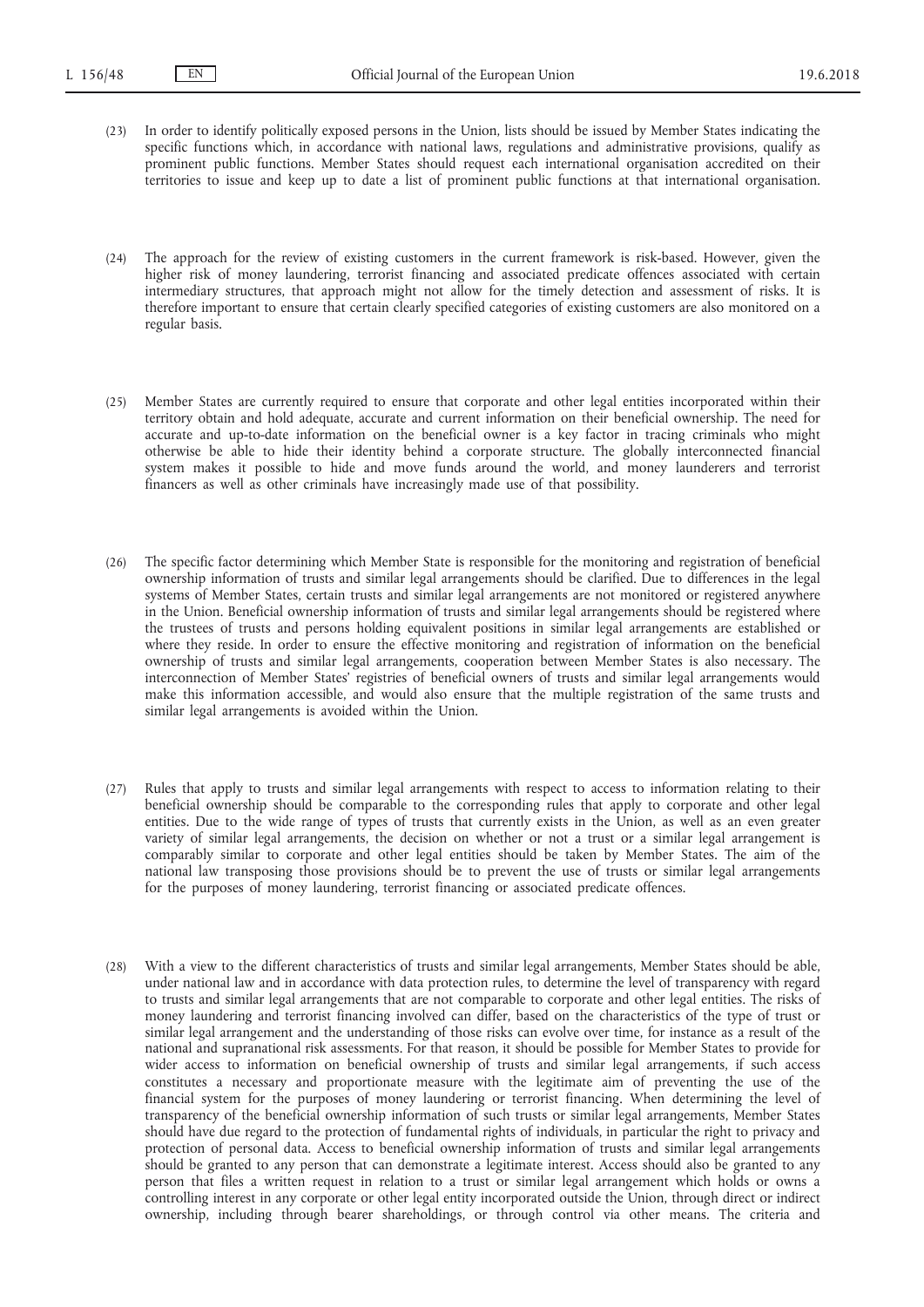conditions granting access to requests for beneficial ownership information of trusts and similar legal arrangements should be sufficiently precise and in line with the aims of this Directive. It should be possible for Member States to refuse a written request where there are reasonable grounds to suspect that the written request is not in line with the objectives of this Directive.

- (29) In order to ensure legal certainty and a level playing field, it is essential to clearly set out which legal arrangements established across the Union should be considered similar to trusts by effect of their functions or structure. Therefore, each Member State should be required to identify the trusts, if recognised by national law, and similar legal arrangements that may be set up pursuant to its national legal framework or custom and which have structure or functions similar to trusts, such as enabling a separation or disconnection between the legal and the beneficial ownership of assets. Thereafter, Member States should notify to the Commission the categories, description of the characteristics, names and where applicable legal basis of those trusts and similar legal arrangements in view of their publication in the *Official Journal of the European Union* in order to enable their identification by other Member States. It should be taken into account that trusts and similar legal arrangements may have different legal characteristics throughout the Union. Where the characteristics of the trust or similar legal arrangement are comparable in structure or functions to the characteristics of corporate and other legal entities, public access to beneficial ownership information would contribute to combating the misuse of trusts and similar legal arrangements, similar to the way public access can contribute to the prevention of the misuse of corporate and other legal entities for the purposes of money laundering and terrorist financing.
- (30) Public access to beneficial ownership information allows greater scrutiny of information by civil society, including by the press or civil society organisations, and contributes to preserving trust in the integrity of business transactions and of the financial system. It can contribute to combating the misuse of corporate and other legal entities and legal arrangements for the purposes of money laundering or terrorist financing, both by helping investigations and through reputational effects, given that anyone who could enter into transactions is aware of the identity of the beneficial owners. It also facilitates the timely and efficient availability of information for financial institutions as well as authorities, including authorities of third countries, involved in combating such offences. The access to that information would also help investigations on money laundering, associated predicate offences and terrorist financing.
- (31) Confidence in financial markets from investors and the general public depends in large part on the existence of an accurate disclosure regime that provides transparency in the beneficial ownership and control structures of companies. This is particularly true for corporate governance systems that are characterised by concentrated ownership, such as the one in the Union. On the one hand, large investors with significant voting and cashflow rights may encourage long-term growth and firm performance. On the other hand, however, controlling beneficial owners with large voting blocks may have incentives to divert corporate assets and opportunities for personal gain at the expense of minority investors. The potential increase in confidence in financial markets should be regarded as a positive side effect and not the purpose of increasing transparency, which is to create an environment less likely to be used for the purposes of money laundering and terrorist financing.
- (32) Confidence in financial markets from investors and the general public depends in large part on the existence of an accurate disclosure regime that provides transparency in the beneficial ownership and control structures of corporate and other legal entities as well as certain types of trusts and similar legal arrangements. Member States should therefore allow access to beneficial ownership information in a sufficiently coherent and coordinated way, by establishing clear rules of access by the public, so that third parties are able to ascertain, throughout the Union, who are the beneficial owners of corporate and other legal entities as well as of certain types of trusts and similar legal arrangements.
- (33) Member States should therefore allow access to beneficial ownership information on corporate and other legal entities in a sufficiently coherent and coordinated way, through the central registers in which beneficial ownership information is set out, by establishing a clear rule of public access, so that third parties are able to ascertain, throughout the Union, who are the beneficial owners of corporate and other legal entities. It is essential to also establish a coherent legal framework that ensures better access to information relating to beneficial ownership of trusts and similar legal arrangements, once they are registered within the Union. Rules that apply to trusts and similar legal arrangements with respect to access to information relating to their beneficial ownership should be comparable to the corresponding rules that apply to corporate and other legal entities.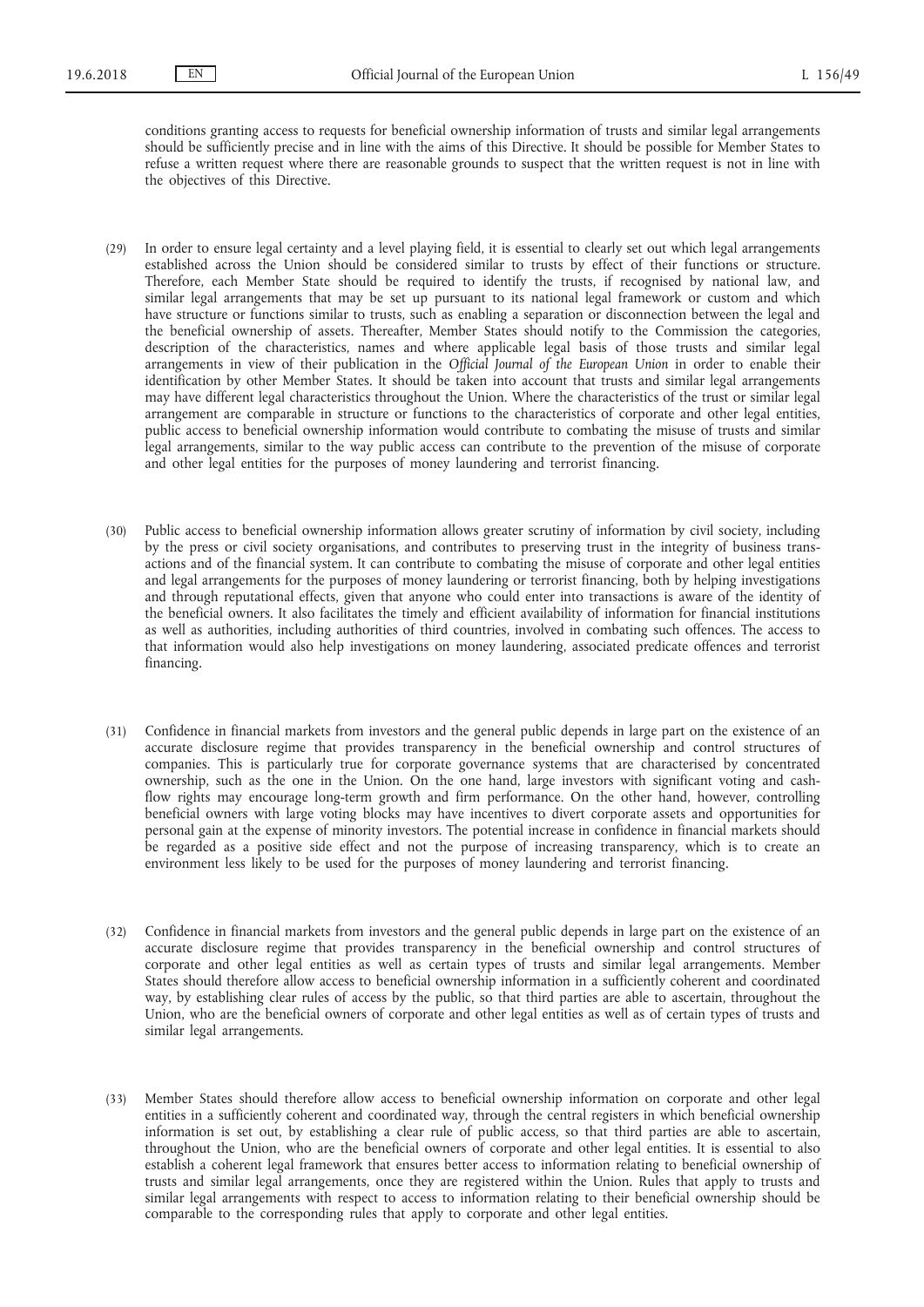- (34) In all cases, both with regard to corporate and other legal entities, as well as trusts and similar legal arrangements, a fair balance should be sought in particular between the general public interest in the prevention of money laundering and terrorist financing and the data subjects' fundamental rights. The set of data to be made available to the public should be limited, clearly and exhaustively defined, and should be of a general nature, so as to minimise the potential prejudice to the beneficial owners. At the same time, information made accessible to the public should not significantly differ from the data currently collected. In order to limit the interference with the right to respect for their private life in general and to protection of their personal data in particular, that information should relate essentially to the status of beneficial owners of corporate and other legal entities and of trusts and similar legal arrangements and should strictly concern the sphere of economic activity in which the beneficial owners operate. In cases where the senior managing official has been identified as the beneficial owner only ex officio and not through ownership interest held or control exercised by other means, this should be clearly visible in the registers. With regard to information on beneficial owners, Member States can provide for information on nationality to be included in the central register particularly for non-native beneficial owners. In order to facilitate registry procedures and as the vast majority of beneficial owners will be nationals of the state maintaining the central register, Member States may presume a beneficial owner to be of their own nationality where no entry to the contrary is made.
- (35) The enhanced public scrutiny will contribute to preventing the misuse of legal entities and legal arrangements, including tax avoidance. Therefore, it is essential that the information on beneficial ownership remains available through the national registers and through the system of interconnection of registers for a minimum of five years after the grounds for registering beneficial ownership information of the trust or similar legal arrangement have ceased to exist. However, Member States should be able to provide by law for the processing of the information on beneficial ownership, including personal data for other purposes if such processing meets an objective of public interest and constitutes a necessary and proportionate measure in a democratic society to the legitimate aim pursued.
- (36) Moreover, with the aim of ensuring a proportionate and balanced approach and to guarantee the rights to private life and personal data protection, it should be possible for Member States to provide for exemptions to the disclosure through the registers of beneficial ownership information and to access to such information, in exceptional circumstances, where that information would expose the beneficial owner to a disproportionate risk of fraud, kidnapping, blackmail, extortion, harassment, violence or intimidation. It should also be possible for Member States to require online registration in order to identify any person who requests information from the register, as well as the payment of a fee for access to the information in the register.
- (37) The interconnection of Member States' central registers holding beneficial ownership information through the European Central Platform established by Directive (EU) 2017/1132 of the European Parliament and of the Council (1) necessitates the coordination of national systems having varying technical characteristics. This entails the adoption of technical measures and specifications which need to take account of differences between registers. In order to ensure uniform conditions for the implementation of this Directive, implementing powers should be conferred on the Commission to tackle such technical and operational issues. Those powers should be exercised in accordance with the examination procedure referred to in Article 5 of Regulation (EU) No 182/2011 of the European Parliament and of the Council (2). In any case, the involvement of Member States in the functioning of the whole system should be ensured by means of a regular dialogue between the Commission and the representatives of Member States on the issues concerning the operation of the system and on its future development.
- (38) Regulation (EU) 2016/679 of the European Parliament and of the Council (3) applies to the processing of personal data under this Directive. As a consequence, natural persons whose personal data are held in national registers as beneficial owners should be informed accordingly. Furthermore, only personal data that is up to date and

<sup>(</sup> 1) Directive (EU) 2017/1132 of the European Parliament and of the Council of 14 June 2017 relating to certain aspects of company law (OJ L 169, 30.6.2017, p. 46).

<sup>(</sup> 2) Regulation (EU) No 182/2011 of the European Parliament and of the Council of 16 February 2011 laying down the rules and general principles concerning mechanisms for control by the Member States of the Commission's exercise of implementing powers (OJ L 55, 28.2.2011, p. 13).

<sup>(</sup> 3) Regulation (EU) 2016/679 of the European Parliament and of the Council of 27 April 2016 on the protection of natural persons with regard to the processing of personal data and on the free movement of such data, and repealing Directive 95/46/EC (General Data Protection Regulation) (OJ L 119, 4.5.2016, p. 1).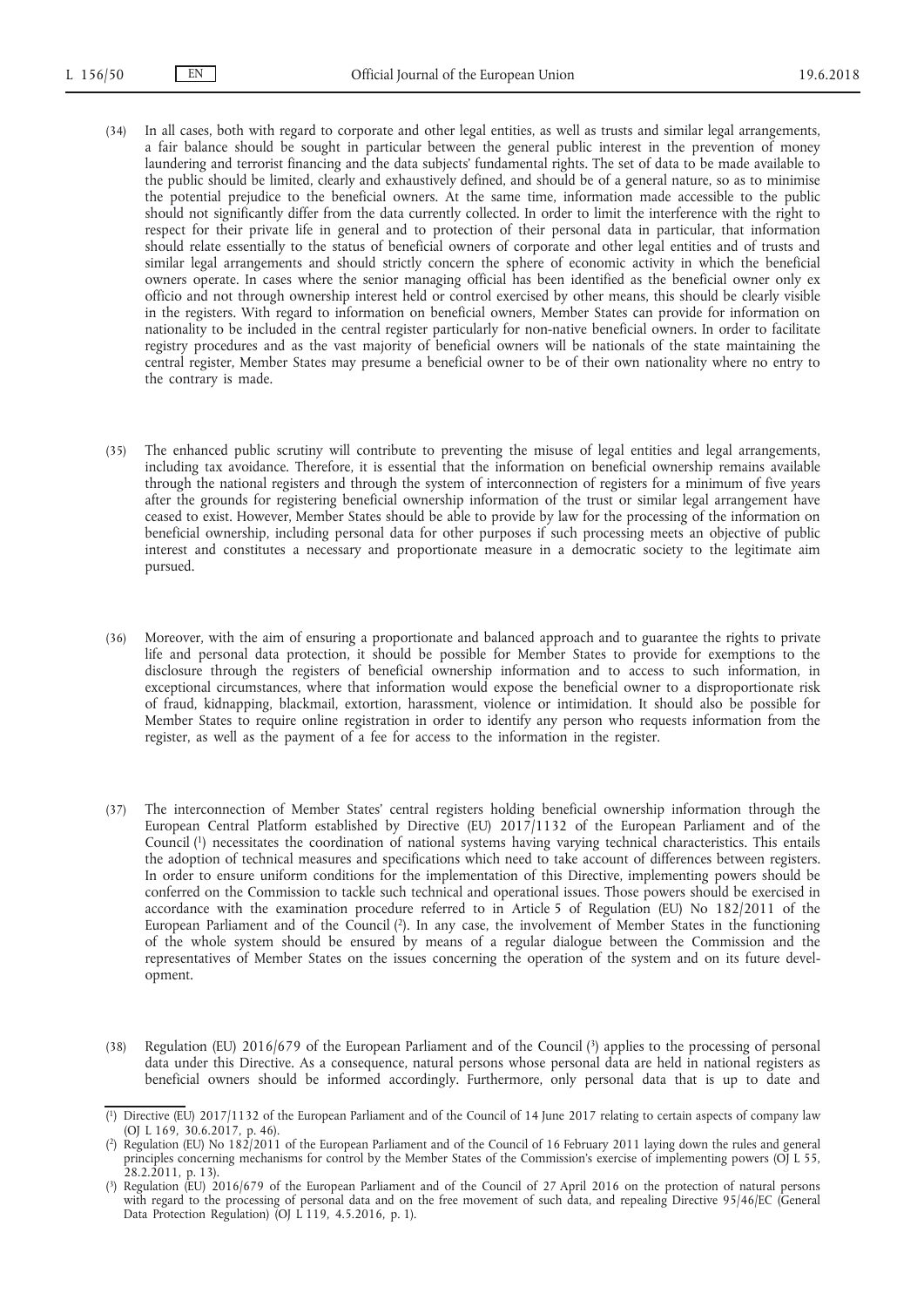corresponds to the actual beneficial owners should be made available and the beneficiaries should be informed about their rights under the current Union legal data protection framework, as set out in Regulation (EU) 2016/679 and Directive (EU) 2016/680 of the European Parliament and of the Council (1), and the procedures applicable for exercising those rights. In addition, to prevent the abuse of the information contained in the registers and to balance out the rights of beneficial owners, Member States might find it appropriate to consider making information relating to the requesting person along with the legal basis for their request available to the beneficial owner.

- (39) Where the reporting of discrepancies by the FIUs and competent authorities would jeopardise an on-going investigation, the FIUs or competent authorities should delay the reporting of the discrepancy until the moment at which the reasons for not reporting cease to exist. Furthermore, FIUs and competent authorities should not report any discrepancy when this would be contrary to any confidentiality provision of national law or would constitute a tipping-off offence.
- (40) This Directive is without prejudice to the protection of personal data processed by competent authorities in accordance with Directive (EU) 2016/680.
- (41) Access to information and the definition of legitimate interest should be governed by the law of the Member State where the trustee of a trust or person holding an equivalent position in a similar legal arrangement is established or resides. Where the trustee of the trust or person holding equivalent position in similar legal arrangement is not established or does not reside in any Member State, access to information and the definition of legitimate interest should be governed by the law of the Member State where the beneficial ownership information of the trust or similar legal arrangement is registered in accordance with the provisions of this Directive.
- (42) Member States should define legitimate interest, both as a general concept and as a criterion for accessing beneficial ownership information in their national law. In particular, those definitions should not restrict the concept of legitimate interest to cases of pending administrative or legal proceedings, and should enable to take into account the preventive work in the field of anti-money laundering, counter terrorist financing and associate predicate offences undertaken by non-governmental organisations and investigative journalists, where appropriate. Once the interconnection of Member States' beneficial ownership registers is in place, both national and cross-border access to each Member State's register should be granted based on the definition of legitimate interest of the Member State where the information relating to the beneficial ownership of the trust or similar legal arrangement has been registered in accordance with the provisions of this Directive, by virtue of a decision taken by the relevant authorities of that Member State. In relation to Member States' beneficial ownership registers, it should also be possible for Member States to establish appeal mechanisms against decisions which grant or deny access to beneficial ownership information. With a view to ensuring coherent and efficient registration and information exchange, Member States should ensure that their authority in charge of the register set up for the beneficial ownership information of trusts and similar legal arrangements cooperates with its counterparts in other Member States, sharing information concerning trusts and similar legal arrangements governed by the law of one Member State and administered in another Member State.
- (43) Cross-border correspondent relationships with a third-country's respondent institution are characterised by their on-going, repetitive nature. Accordingly, Member States, while requiring the adoption of enhanced due diligence measures in this particular context, should take into consideration that correspondent relationships do not include one-off transactions or the mere exchange of messaging capabilities. Moreover, recognising that not all crossborder correspondent banking services present the same level of money laundering and terrorist financing risks, the intensity of the measures laid down in this Directive can be determined by application of the principles of the risk based approach and do not prejudge the level of money laundering and terrorist financing risk presented by the respondent financial institution.
- (44) It is important to ensure that anti-money laundering and counter-terrorist financing rules are correctly implemented by obliged entities. In that context, Member States should strengthen the role of public authorities acting as competent authorities with designated responsibilities for combating money laundering or terrorist financing,

<sup>(</sup> 1) Directive (EU) 2016/680 of the European Parliament and of the Council of 27 April 2016 on the protection of natural persons with regard to the processing of personal data by competent authorities for the purposes of the prevention, investigation, detection or prosecution of criminal offences or the execution of criminal penalties, and on the free movement of such data, and repealing Council Framework Decision 2008/977/JHA (OJ L 119, 4.5.2016, p. 89).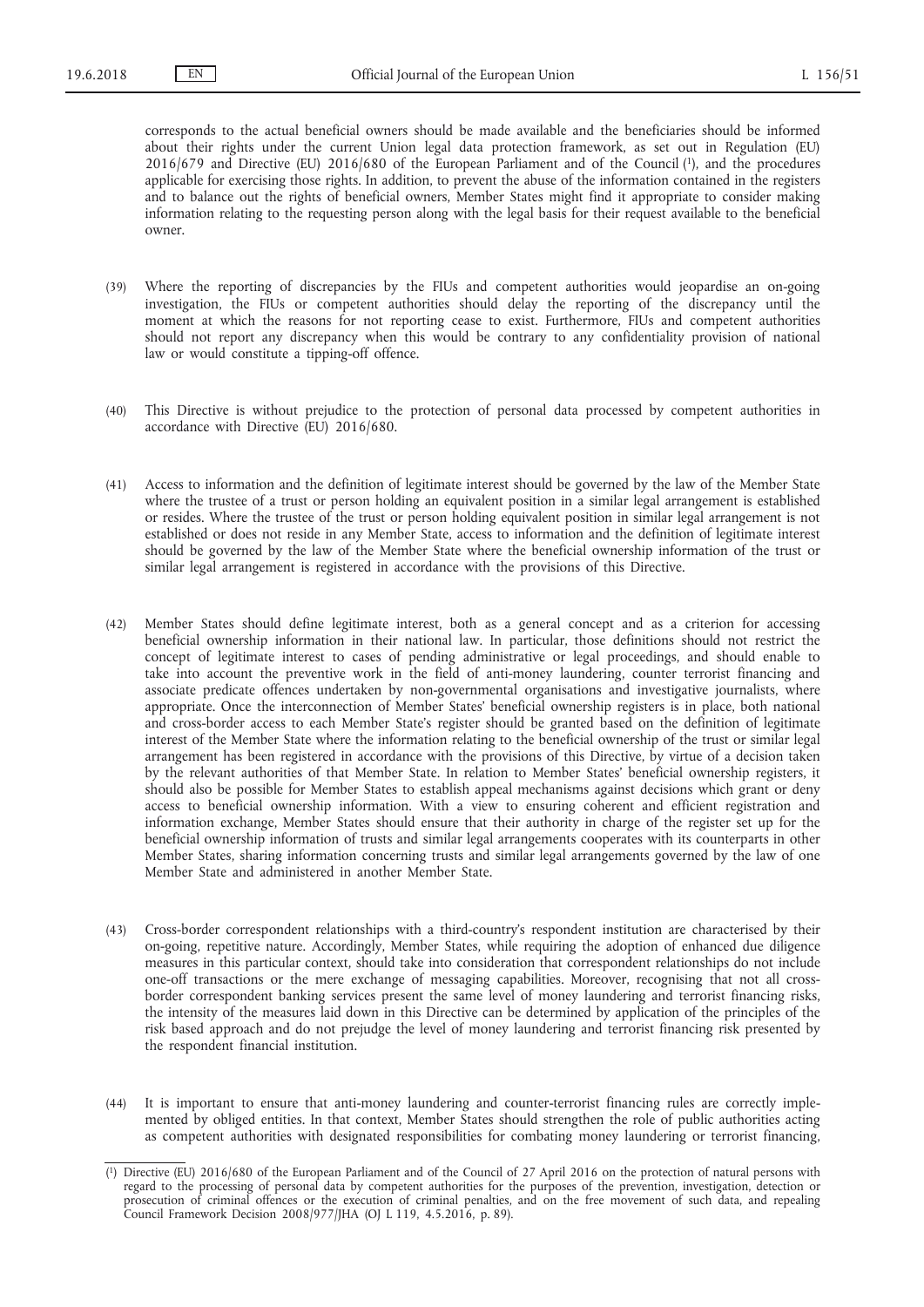including the FIUs, the authorities that have the function of investigating or prosecuting money laundering, associated predicate offences and terrorist financing, tracing and seizing or freezing and confiscating criminal assets, authorities receiving reports on cross-border transportation of currency and bearer-negotiable instruments and authorities that have supervisory or monitoring responsibilities aimed at ensuring compliance by obliged entities. Member States should strengthen the role of other relevant authorities including anti-corruption authorities and tax authorities.

- (45) Member States should ensure effective and impartial supervision of all obliged entities, preferably by public authorities via a separate and independent national regulator or supervisor.
- (46) Criminals move illicit proceeds through numerous financial intermediaries to avoid detection. Therefore it is important to allow credit and financial institutions to exchange information not only between group members, but also with other credit and financial institutions, with due regard to data protection rules as set out in national law.
- (47) Competent authorities supervising obliged entities for compliance with this Directive should be able to cooperate and exchange confidential information, regardless of their respective nature or status. To this end, such competent authorities should have an adequate legal basis for exchange of confidential information, and collaboration between AML/CFT competent supervisory authorities and prudential supervisors should not be hampered unintentionally by legal uncertainty which may stem from a lack of explicit provisions in this field. The supervision of the effective implementation of group policy on AML/CFT should be done in accordance with the principles and modalities of consolidated supervision as laid down in the relevant European sectoral legislation.
- (48) The exchange of information and the provision of assistance between competent authorities of the Members States is essential for the purposes of this Directive. Consequently, Member States should not prohibit or place unreasonable or unduly restrictive conditions on this exchange of information and provision of assistance.
- (49) In accordance with the Joint Political Declaration of 28 September 2011 of Member States and the Commission on explanatory documents (1), Member States have undertaken to accompany, in justified cases, the notification of their transposition measures with one or more documents explaining the relationship between the components of a directive and the corresponding parts of national transposition instruments. With regard to this Directive, the legislator considers the transmission of such documents to be justified.
- (50) Since the objective of this Directive, namely the protection of the financial system by means of prevention, detection and investigation of money laundering and terrorist financing, cannot be sufficiently achieved by the Member States, as individual measures adopted by Member States to protect their financial systems could be inconsistent with the functioning of the internal market and with the prescriptions of the rule of law and Union public policy, but can rather, by reason of the scale and effects of the action, be better achieved at Union level, the Union may adopt measures, in accordance with the principle of subsidiarity as set out in Article 5 of the Treaty on European Union. In accordance with the principle of proportionality, as set out in that Article, this Directive does not go beyond what is necessary in order to achieve that objective.
- (51) This Directive respects the fundamental rights and observes the principles recognised by the Charter of Fundamental Rights of the European Union ('the Charter'), in particular the right to respect for private and family life (Article 7 of the Charter), the right to the protection of personal data (Article 8 of the Charter) and the freedom to conduct a business (Article 16 of the Charter).
- (52) When drawing up a report evaluating the implementation of this Directive, the Commission should give due consideration to the respect of the fundamental rights and principles recognised by the Charter.
- (53) Given the need to urgently implement measures adopted with a view to strengthen the Union's regime set in place for the prevention of money laundering and financing of terrorism, and seeing the commitments undertaken by Member States to quickly proceed with the transposition of Directive (EU) 2015/849, the amendments to Directive (EU) 2015/849 should be transposed by 10 January 2020. Member States should set up beneficial ownership registers for corporate and other legal entities by 10 January 2020 and for trusts and similar legal arrangements by 10 March 2020. Central registers should be interconnected via the European Central Platform by 10 March 2021. Member States should set up centralised automated mechanisms allowing the identification of holders of bank and payment accounts and safe-deposit boxes by 10 September 2020.

<sup>(</sup> 1) OJ C 369, 17.12.2011, p. 14.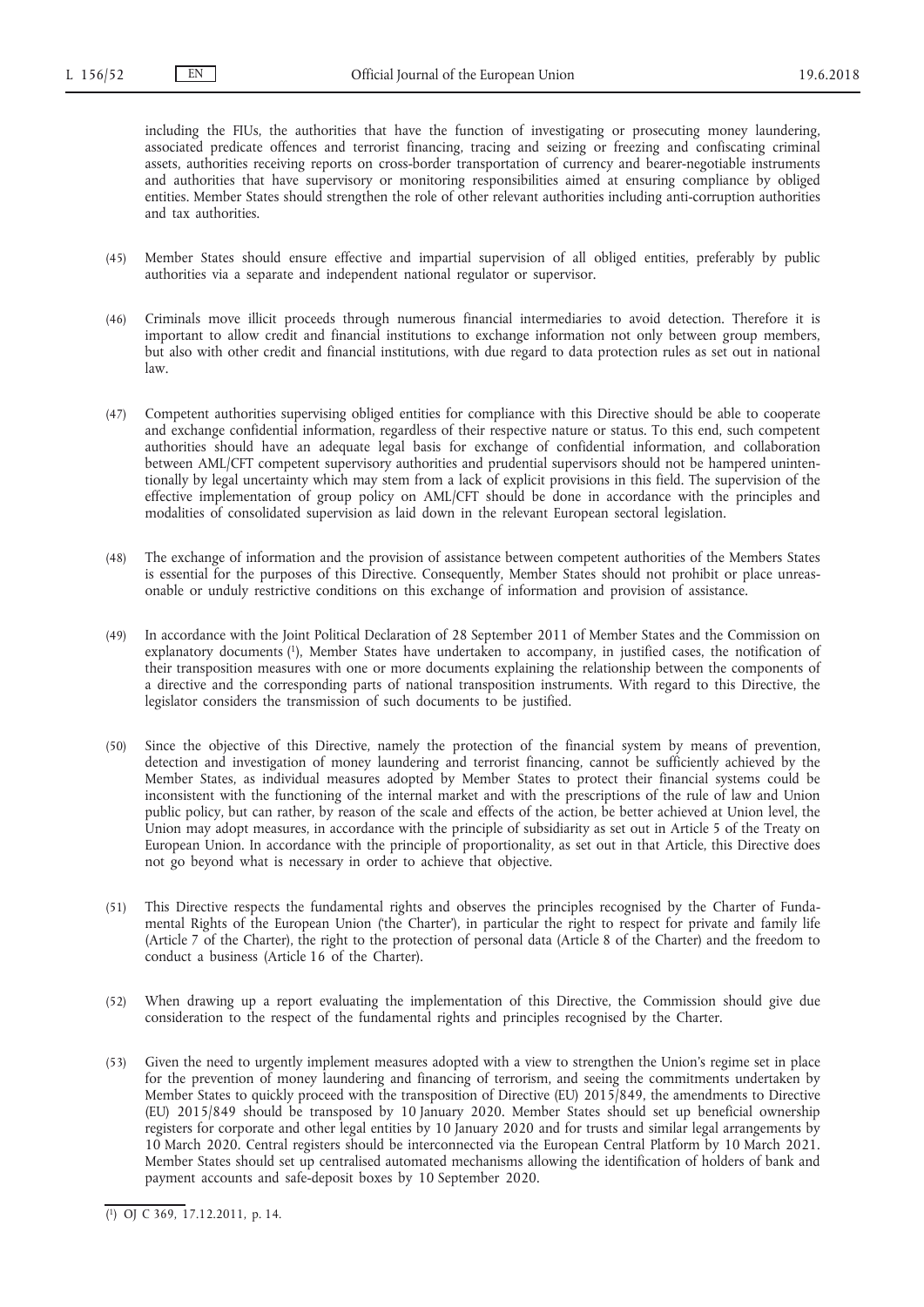- (54) The European Data Protection Supervisor was consulted in accordance with Article 28(2) of Regulation (EC) No 45/2001 of the European Parliament and of the Council (1) and delivered an opinion on 2 February 2017 (2).
- (55) Directive (EU) 2015/849 should therefore be amended accordingly,

HAVE ADOPTED THIS DIRECTIVE:

#### *Article 1*

#### **Amendments to Directive (EU) 2015/849**

Directive (EU) 2015/849 is amended as follows:

- (1) point (3) of Article 2(1) is amended as follows:
	- (a) point (a) is replaced by the following:
		- '(a) auditors, external accountants and tax advisors, and any other person that undertakes to provide, directly or by means of other persons to which that other person is related, material aid, assistance or advice on tax matters as principal business or professional activity;';
	- (b) point (d) is replaced by the following:
		- '(d) estate agents including when acting as intermediaries in the letting of immovable property, but only in relation to transactions for which the monthly rent amounts to EUR 10 000 or more;';
	- (c) the following points are added:
		- '(g) providers engaged in exchange services between virtual currencies and fiat currencies;
		- (h) custodian wallet providers;
		- (i) persons trading or acting as intermediaries in the trade of works of art, including when this is carried out by art galleries and auction houses, where the value of the transaction or a series of linked transactions amounts to EUR 10 000 or more;
		- (j) persons storing, trading or acting as intermediaries in the trade of works of art when this is carried out by free ports, where the value of the transaction or a series of linked transactions amounts to EUR 10 000 or more.';
- (2) Article 3 is amended as follows:

 $\frac{1}{2}$ 

 $\frac{1}{2}$ 

- (a) point (4) is amended as follows:
	- (i) point (a) is replaced by the following:
		- '(a) terrorist offences, offences related to a terrorist group and offences related to terrorist activities as set out in Titles II and III of Directive (EU) 2017/541 (\*);
		- (\*) Directive (EU) 2017/541 of the European Parliament and of the Council of 15 March 2017 on combating terrorism and replacing Council Framework Decision 2002/475/JHA and amending Council Decision 2005/671/JHA (OJ L 88, 31.3.2017, p. 6).';
	- (ii) point (c) is replaced by the following:
		- '(c) the activities of criminal organisations as defined in Article 1(1) of Council Framework Decision 2008/841/JHA (\*);
		- (\*) Council Framework Decision 2008/841/JHA of 24 October 2008 on the fight against organised crime (OJ L 300, 11.11.2008, p. 42).';

<sup>(</sup> 1) Regulation (EC) No 45/2001 of the European Parliament and of the Council of 18 December 2000 on the protection of individuals with regard to the processing of personal data by the Community institutions and bodies and on the free movement of such data (OJ L 8, 12.1.2001, p. 1).

<sup>(</sup> 2) OJ C 85, 18.3.2017, p. 3.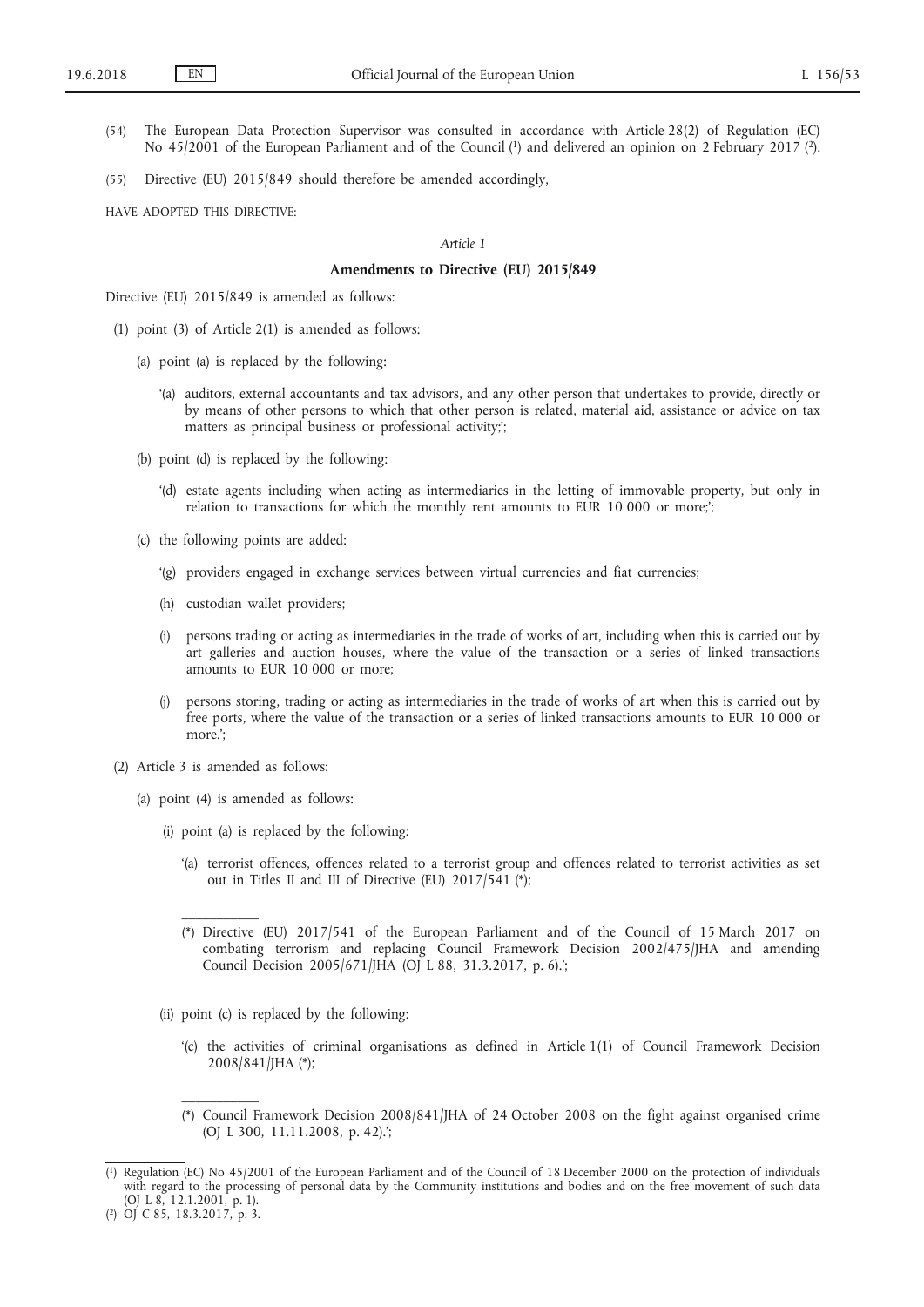- (b) in point (6), point (b) is replaced by the following:
	- '(b) in the case of trusts, all following persons:
		- (i) the settlor(s);
		- (ii) the trustee(s);
		- (iii) the protector(s), if any;
		- (iv) the beneficiaries or where the individuals benefiting from the legal arrangement or entity have yet to be determined, the class of persons in whose main interest the legal arrangement or entity is set up or operates;
		- (v) any other natural person exercising ultimate control over the trust by means of direct or indirect ownership or by other means;';
- (c) point (16) is replaced by the following:
	- '(16) "electronic money" means electronic money as defined in point (2) of Article 2 of Directive 2009/110/EC, but excluding monetary value as referred to in Article  $1(4)$  and (5) of that Directive;;
- (d) the following points are added:
	- '(18) "virtual currencies" means a digital representation of value that is not issued or guaranteed by a central bank or a public authority, is not necessarily attached to a legally established currency and does not possess a legal status of currency or money, but is accepted by natural or legal persons as a means of exchange and which can be transferred, stored and traded electronically;
	- (19) "custodian wallet provider" means an entity that provides services to safeguard private cryptographic keys on behalf of its customers, to hold, store and transfer virtual currencies.';
- (3) Article 6 is amended as follows:
	- (a) in paragraph (2), points (b) and (c) are replaced by the following:
		- '(b) the risks associated with each relevant sector including, where available, estimates of the monetary volumes of money laundering provided by Eurostat for each of those sectors;
		- (c) the most widespread means used by criminals to launder illicit proceeds, including, where available, those particularly used in transactions between Member States and third countries, independently of the identification of a third country as high-risk pursuant to Article 9(2).';
	- (b) paragraph (3) is replaced by the following:

'3. The Commission shall make the report referred to in paragraph 1 available to Member States and obliged entities in order to assist them to identify, understand, manage and mitigate the risk of money laundering and terrorist financing, and to allow other stakeholders, including national legislators, the European Parliament, the European Supervisory Authorities (ESAs), and representatives from FIUs, to better understand the risks. Reports shall be made public at the latest six months after having been made available to Member States, except for the elements of the reports which contain classified information.';

- (4) Article 7 is amended as follows:
	- (a) in paragraph (4), the following points are added:
		- '(f) report the institutional structure and broad procedures of their AML/CFT regime, including, inter alia, the FIU, tax authorities and prosecutors, as well as the allocated human and financial resources to the extent that this information is available;
		- (g) report on national efforts and resources (labour forces and budget) allocated to combat money laundering and terrorist financing.';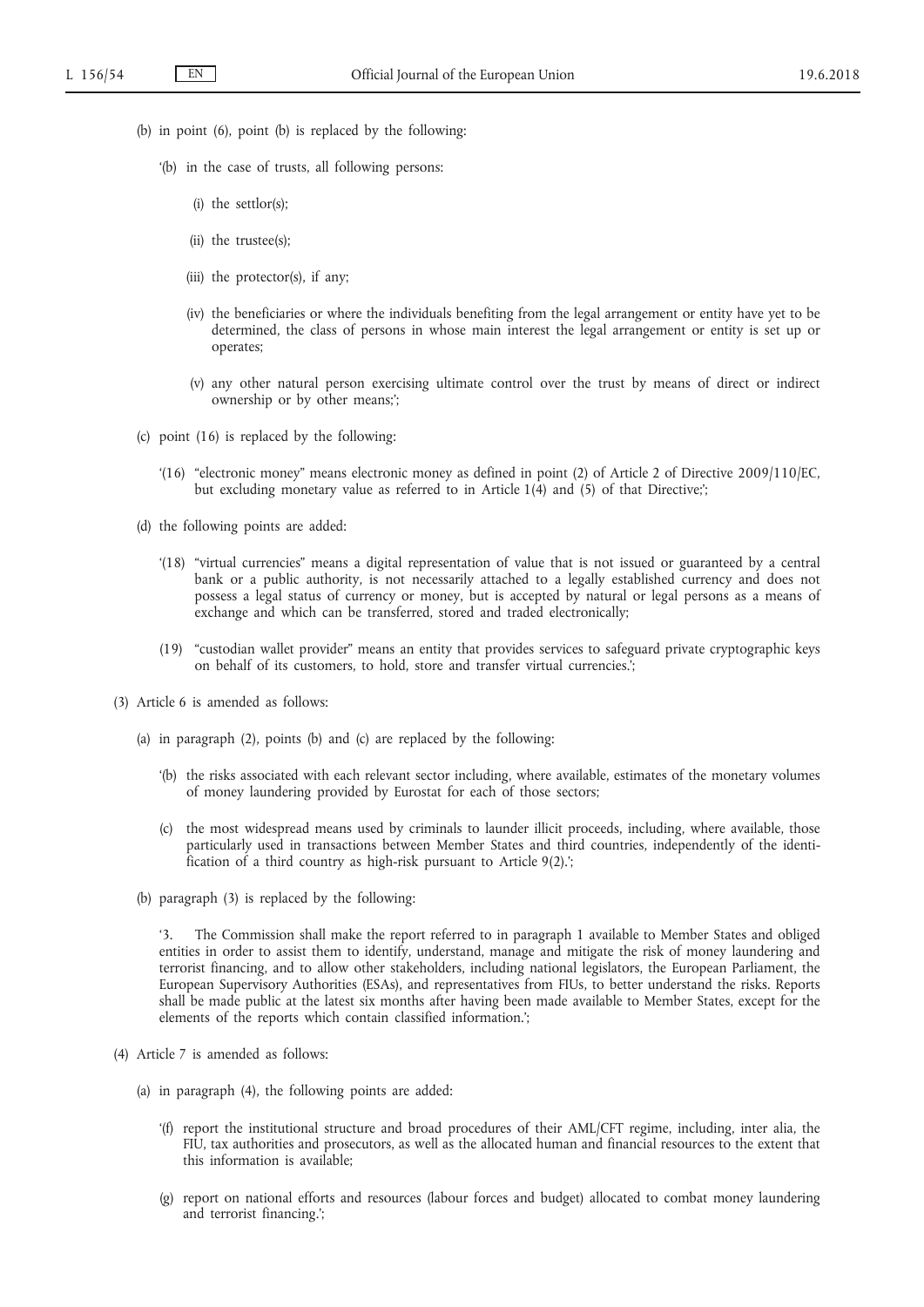(b) paragraph 5 is replaced by the following:

'5. Member States shall make the results of their risk assessments, including their updates, available to the Commission, the ESAs and the other Member States. Other Member States may provide relevant additional information, where appropriate, to the Member State carrying out the risk assessment. A summary of the assessment shall be made publicly available. That summary shall not contain classified information.';

- (5) Article 9 is amended as follows:
	- (a) paragraph 2 is replaced by the following:

'2. The Commission is empowered to adopt delegated acts in accordance with Article 64 in order to identify high-risk third countries, taking into account strategic deficiencies in particular in the following areas:

- (a) the legal and institutional AML/CFT framework of the third country, in particular:
	- (i) the criminalisation of money laundering and terrorist financing;
	- (ii) measures relating to customer due diligence;
	- (iii) requirements relating to record-keeping;
	- (iv) requirements to report suspicious transactions;
	- (v) the availability of accurate and timely information of the beneficial ownership of legal persons and arrangements to competent authorities;
- (b) the powers and procedures of the third country's competent authorities for the purposes of combating money laundering and terrorist financing including appropriately effective, proportionate and dissuasive sanctions, as well as the third country's practice in cooperation and exchange of information with Member States' competent authorities;
- (c) the effectiveness of the third country's AML/CFT system in addressing money laundering or terrorist financing risks.';
- (b) paragraph 4 is replaced by the following:

The Commission, when drawing up the delegated acts referred to in paragraph 2, shall take into account relevant evaluations, assessments or reports drawn up by international organisations and standard setters with competence in the field of preventing money laundering and combating terrorist financing.';

(6) in Article 10, paragraph 1 is replaced by the following:

'1. Member States shall prohibit their credit institutions and financial institutions from keeping anonymous accounts, anonymous passbooks or anonymous safe-deposit boxes. Member States shall, in any event, require that the owners and beneficiaries of existing anonymous accounts, anonymous passbooks or anonymous safedeposit boxes be subject to customer due diligence measures no later than 10 January 2019 and in any event before such accounts, passbooks or deposit boxes are used in any way.';

- (7) Article 12 is amended as follows:
	- (a) paragraph 1 is amended as follows:
		- (i) in the first subparagraph, points (a) and (b) are replaced by the following:
			- '(a) the payment instrument is not reloadable, or has a maximum monthly payment transactions limit of EUR 150 which can be used only in that Member State;
			- (b) the maximum amount stored electronically does not exceed EUR 150;';
		- (ii) the second subparagraph is deleted;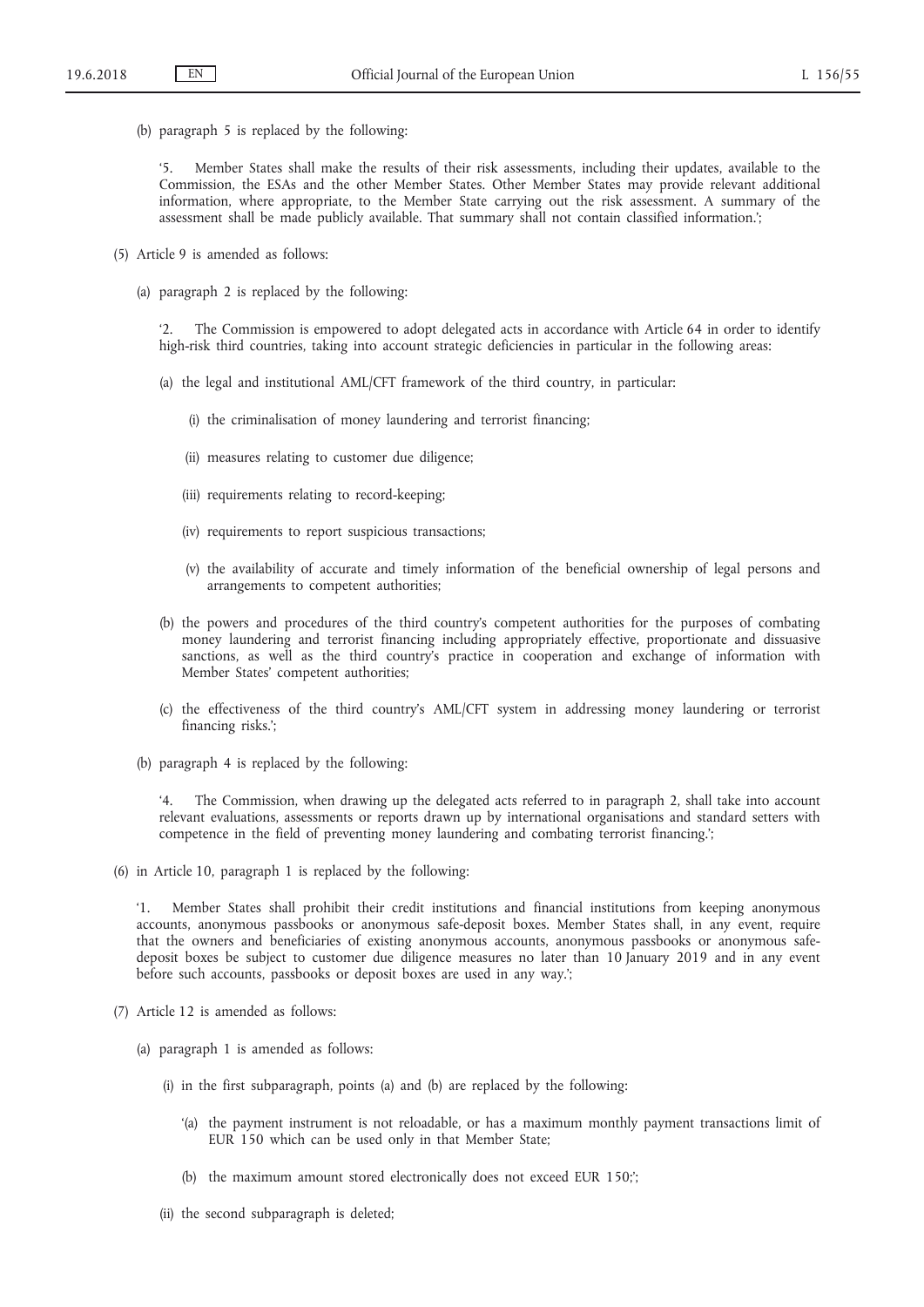$\mathcal{L}=\mathcal{L}$ 

(b) paragraph 2 is replaced by the following:

'2. Member States shall ensure that the derogation provided for in paragraph 1 of this Article is not applicable in the case of redemption in cash or cash withdrawal of the monetary value of the electronic money where the amount redeemed exceeds EUR 50, or in the case of remote payment transactions as defined in point (6) of Article 4 of the Directive (EU) 2015/2366 of the European Parliament and of the Council (\*) where the amount paid exceeds EUR 50 per transaction.

- (\*) Directive (EU) 2015/2366 of the European Parliament and of the Council of 25 November 2015 on payment services in the internal market, amending Directives 2002/65/EC, 2009/110/EC and 2013/36/EU and Regulation (EU) No 1093/2010, and repealing Directive 2007/64/EC (OJ L 337, 23.12.2015, p. 35).';
- (c) the following paragraph is added:

'3. Member States shall ensure that credit institutions and financial institutions acting as acquirers only accept payments carried out with anonymous prepaid cards issued in third countries where such cards meet requirements equivalent to those set out in paragraphs 1 and 2.

Member States may decide not to accept on their territory payments carried out by using anonymous prepaid cards.';

- (8) Article 13(1) is amended as follows:
	- (a) point (a) is replaced by the following:
		- '(a) identifying the customer and verifying the customer's identity on the basis of documents, data or information obtained from a reliable and independent source, including, where available, electronic identification means, relevant trust services as set out in Regulation (EU) No 910/2014 of the European Parliament and of the Council (\*) or any other secure, remote or electronic identification process regulated, recognised, approved or accepted by the relevant national authorities;
		- (\*) Regulation (EU) No 910/2014 of the European Parliament and of the Council of 23 July 2014 on electronic identification and trust services for electronic transactions in the internal market and repealing Directive 1999/93/EC (OJ L 257, 28.8.2014, p. 73).';
	- (b) at the end of point (b), the following sentence is added:

'Where the beneficial owner identified is the senior managing official as referred to in Article 3(6)(a) (ii), obliged entities shall take the necessary reasonable measures to verify the identity of the natural person who holds the position of senior managing official and shall keep records of the actions taken as well as any difficulties encountered during the verification process.';

- (9) Article 14 is amended as follows:
	- (a) in paragraph 1, the following sentence is added:

'Whenever entering into a new business relationship with a corporate or other legal entity, or a trust or a legal arrangement having a structure or functions similar to trusts ("similar legal arrangement") which are subject to the registration of beneficial ownership information pursuant to Article 30 or 31, the obliged entities shall collect proof of registration or an excerpt of the register.';

(b) paragraph 5 is replaced by the following:

'5. Member States shall require that obliged entities apply the customer due diligence measures not only to all new customers but also at appropriate times to existing customers on a risk-sensitive basis, or when the relevant circumstances of a customer change, or when the obliged entity has any legal duty in the course of the relevant calendar year to contact the customer for the purpose of reviewing any relevant information relating to the beneficial owner(s), or if the obliged entity has had this duty under Council Directive 2011/16/EU (\*).

<sup>(\*)</sup> Council Directive 2011/16/EU of 15 February 2011 on administrative cooperation in the field of taxation and repealing Directive 77/799/EEC (OJ L 64, 11.3.2011, p. 1).';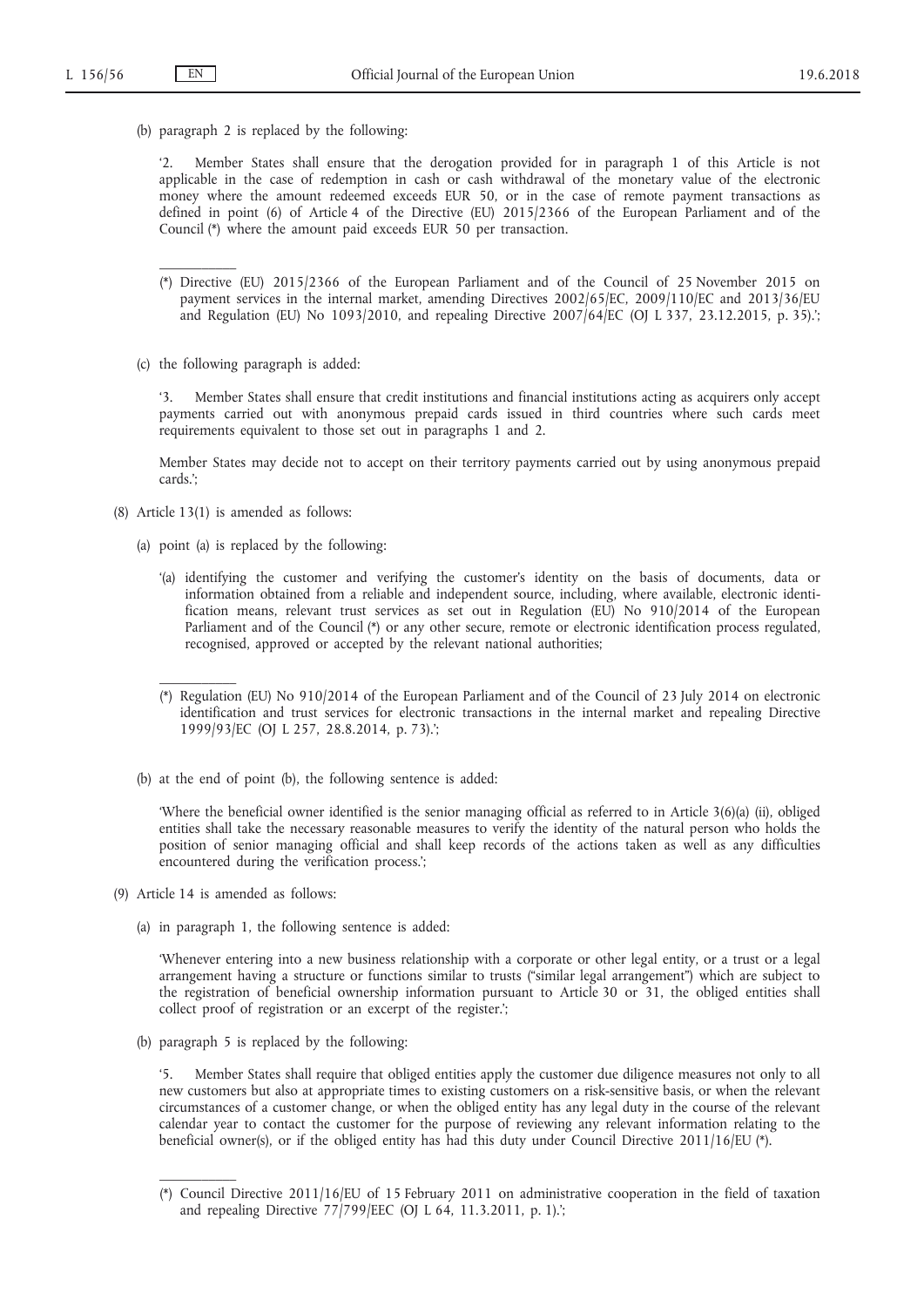- (10) Article 18 is amended as follows:
	- (a) in paragraph 1, the first subparagraph is replaced by the following:

'In the cases referred to in Articles 18a to 24, as well as in other cases of higher risk that are identified by Member States or obliged entities, Member States shall require obliged entities to apply enhanced customer due diligence measures to manage and mitigate those risks appropriately.';

(b) paragraph 2 is replaced by the following:

'2. Member States shall require obliged entities to examine, as far as reasonably possible, the background and purpose of all transactions that fulfil at least one of the following conditions:

- (i) they are complex transactions;
- (ii) they are unusually large transactions;
- (iii) they are conducted in an unusual pattern;
- (iv) they do not have an apparent economic or lawful purpose.

In particular, obliged entities shall increase the degree and nature of monitoring of the business relationship, in order to determine whether those transactions or activities appear suspicious.';

(11) The following Article is inserted:

*'Article 18a*

1. With respect to business relationships or transactions involving high-risk third countries identified pursuant to Article 9(2), Member States shall require obliged entities to apply the following enhanced customer due diligence measures:

- (a) obtaining additional information on the customer and on the beneficial owner(s);
- (b) obtaining additional information on the intended nature of the business relationship;
- (c) obtaining information on the source of funds and source of wealth of the customer and of the beneficial owner(s);
- (d) obtaining information on the reasons for the intended or performed transactions;
- (e) obtaining the approval of senior management for establishing or continuing the business relationship;
- (f) conducting enhanced monitoring of the business relationship by increasing the number and timing of controls applied, and selecting patterns of transactions that need further examination.

Member States may require obliged entities to ensure, where applicable, that the first payment be carried out through an account in the customer's name with a credit institution subject to customer due diligence standards that are not less robust than those laid down in this Directive.

2. In addition to the measures provided in paragraph 1 and in compliance with the Union's international obligations, Member States shall require obliged entities to apply, where applicable, one or more additional mitigating measures to persons and legal entities carrying out transactions involving high-risk third countries identified pursuant to Article 9(2). Those measures shall consist of one or more of the following:

- (a) the application of additional elements of enhanced due diligence;
- (b) the introduction of enhanced relevant reporting mechanisms or systematic reporting of financial transactions;
- (c) the limitation of business relationships or transactions with natural persons or legal entities from the third countries identified as high risk countries pursuant to Article 9(2).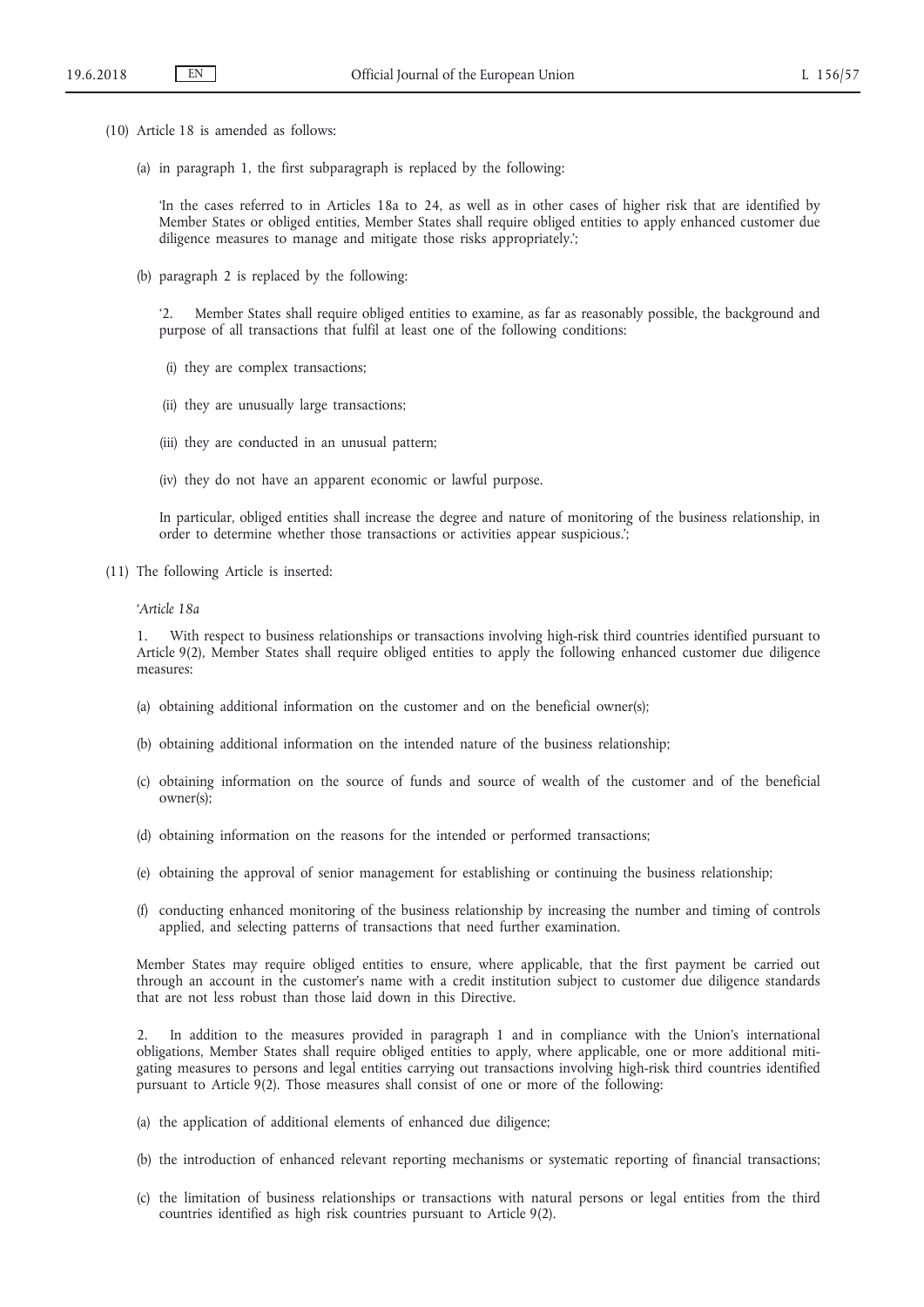3. In addition to the measures provided in paragraph 1, Member States shall apply, where applicable, one or several of the following measures with regard to high-risk third countries identified pursuant to Article 9(2) in compliance with the Union's international obligations:

- (a) refusing the establishment of subsidiaries or branches or representative offices of obliged entities from the country concerned, or otherwise taking into account the fact that the relevant obliged entity is from a country that does not have adequate AML/CFT regimes;
- (b) prohibiting obliged entities from establishing branches or representative offices in the country concerned, or otherwise taking into account the fact that the relevant branch or representative office would be in a country that does not have adequate AML/CFT regimes;
- (c) requiring increased supervisory examination or increased external audit requirements for branches and subsidiaries of obliged entities located in the country concerned;
- (d) requiring increased external audit requirements for financial groups with respect to any of their branches and subsidiaries located in the country concerned;
- (e) requiring credit and financial institutions to review and amend, or if necessary terminate, correspondent relationships with respondent institutions in the country concerned.

4. When enacting or applying the measures set out in paragraphs 2 and 3, Member States shall take into account, as appropriate relevant evaluations, assessments or reports drawn up by international organisations and standard setters with competence in the field of preventing money laundering and combating terrorist financing, in relation to the risks posed by individual third countries.

5. Member States shall notify the Commission before enacting or applying the measures set out in paragraphs 2 and 3.';

(12) in Article 19, the introductory part is replaced by the following:

'With respect to cross-border correspondent relationships involving the execution of payments with a third-country respondent institution, Member States shall, in addition to the customer due diligence measures laid down in Article 13, require their credit institutions and financial institutions when entering into a business relationship to:';

(13) The following Article is inserted:

*'Article 20a*

1. Each Member State shall issue and keep up to date a list indicating the exact functions which, according to national laws, regulations and administrative provisions, qualify as prominent public functions for the purposes of point (9) of Article 3. Member States shall request each international organisation accredited on their territories to issue and keep up to date a list of prominent public functions at that international organisation for the purposes of point (9) of Article 3. Those lists shall be sent to the Commission and may be made public.

The Commission shall compile and keep up to date the list of the exact functions which qualify as prominent public functions at the level of Union institutions and bodies. That list shall also include any function which may be entrusted to representatives of third countries and of international bodies accredited at Union level.

3. The Commission shall assemble, based on the lists provided for in paragraphs 1 and 2 of this Article, a single list of all prominent public functions for the purposes of point (9) of Article 3. That single list shall be made public.

4. Functions included in the list referred to in paragraph 3 of this Article shall be dealt with in accordance with the conditions laid down in Article 41(2).';

(14) in Article 27, paragraph 2 is replaced by the following:

'2. Member States shall ensure that obliged entities to which the customer is referred take adequate steps to ensure that the third party provides immediately, upon request, relevant copies of identification and verification data, including, where available, data obtained through electronic identification means, relevant trust services as set out in Regulation (EU) No 910/2014, or any other secure, remote or electronic, identification process regulated, recognised, approved or accepted by the relevant national authorities.';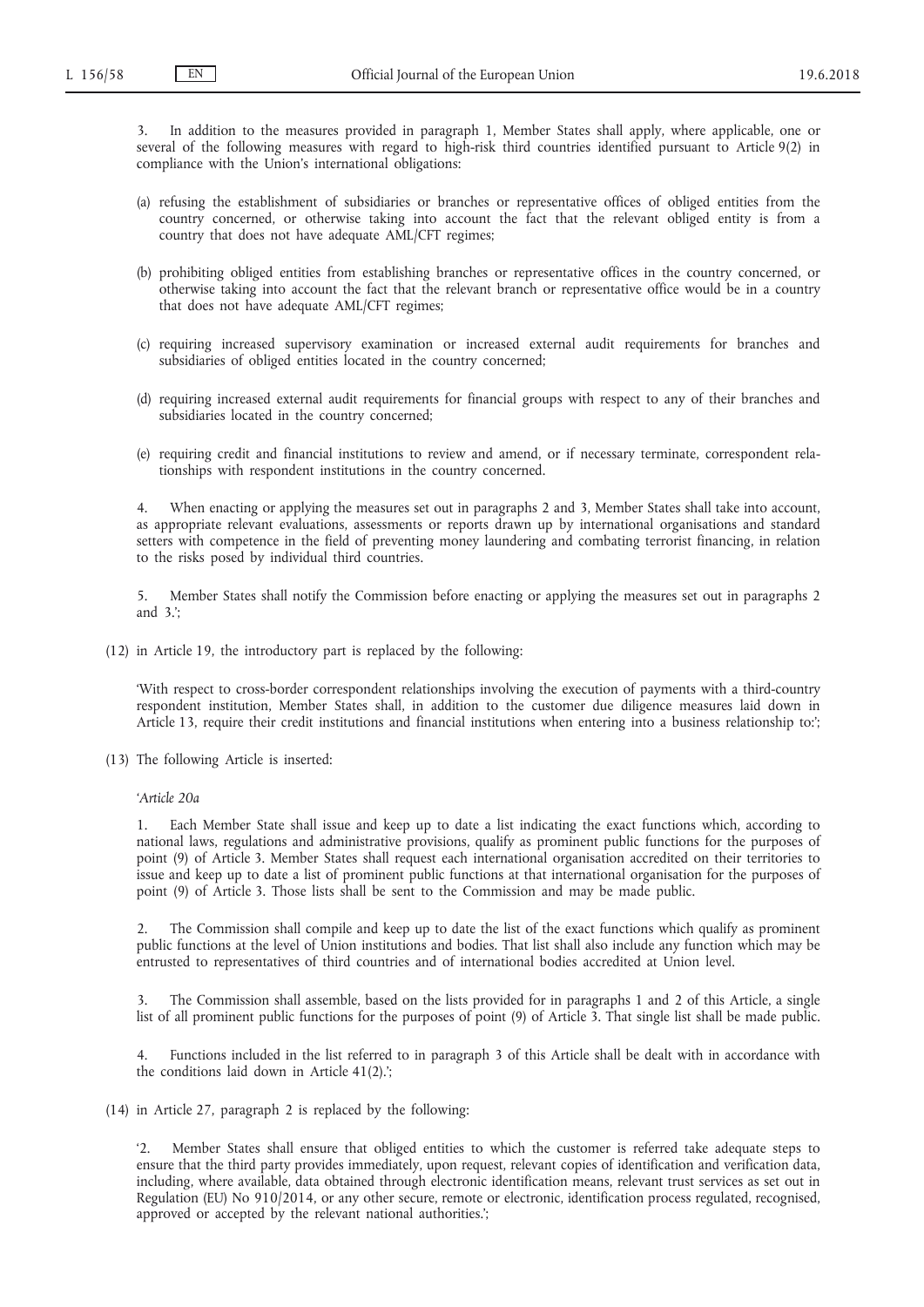- (15) Article 30 is amended as follows:
	- (a) paragraph 1 is amended as follows:
		- (i) the first subparagraph is replaced by the following:

'Member States shall ensure that corporate and other legal entities incorporated within their territory are required to obtain and hold adequate, accurate and current information on their beneficial ownership, including the details of the beneficial interests held. Member States shall ensure that breaches of this Article are subject to effective, proportionate and dissuasive measures or sanctions.';

(ii) the following subparagraph is added:

'Member States shall require that the beneficial owners of corporate or other legal entities, including through shares, voting rights, ownership interest, bearer shareholdings or control via other means, provide those entities with all the information necessary for the corporate or other legal entity to comply with the requirements in the first subparagraph.';

(b) paragraph 4 is replaced by the following:

'4. Member States shall require that the information held in the central register referred to in paragraph 3 is adequate, accurate and current, and shall put in place mechanisms to this effect. Such mechanisms shall include requiring obliged entities and, if appropriate and to the extent that this requirement does not interfere unnecessarily with their functions, competent authorities to report any discrepancies they find between the beneficial ownership information available in the central registers and the beneficial ownership information available to them. In the case of reported discrepancies, Member States shall ensure that appropriate actions be taken to resolve the discrepancies in a timely manner and, if appropriate, a specific mention be included in the central register in the meantime.';

- (c) paragraph 5 is replaced by the following:
	- '5. Member States shall ensure that the information on the beneficial ownership is accessible in all cases to:
	- (a) competent authorities and FIUs, without any restriction;
	- (b) obliged entities, within the framework of customer due diligence in accordance with Chapter II;
	- (c) any member of the general public.

The persons referred to in point (c) shall be permitted to access at least the name, the month and year of birth and the country of residence and nationality of the beneficial owner as well as the nature and extent of the beneficial interest held.

Member States may, under conditions to be determined in national law, provide for access to additional information enabling the identification of the beneficial owner. That additional information shall include at least the date of birth or contact details in accordance with data protection rules.';

(d) the following paragraph is inserted:

'5a. Member States may choose to make the information held in their national registers referred to in paragraph 3 available on the condition of online registration and the payment of a fee, which shall not exceed the administrative costs of making the information available, including costs of maintenance and developments of the register.';

(e) paragraph 6 is replaced by the following:

'6. Member States shall ensure that competent authorities and FIUs have timely and unrestricted access to all information held in the central register referred to in paragraph 3 without alerting the entity concerned. Member States shall also allow timely access by obliged entities when taking customer due diligence measures in accordance with Chapter II.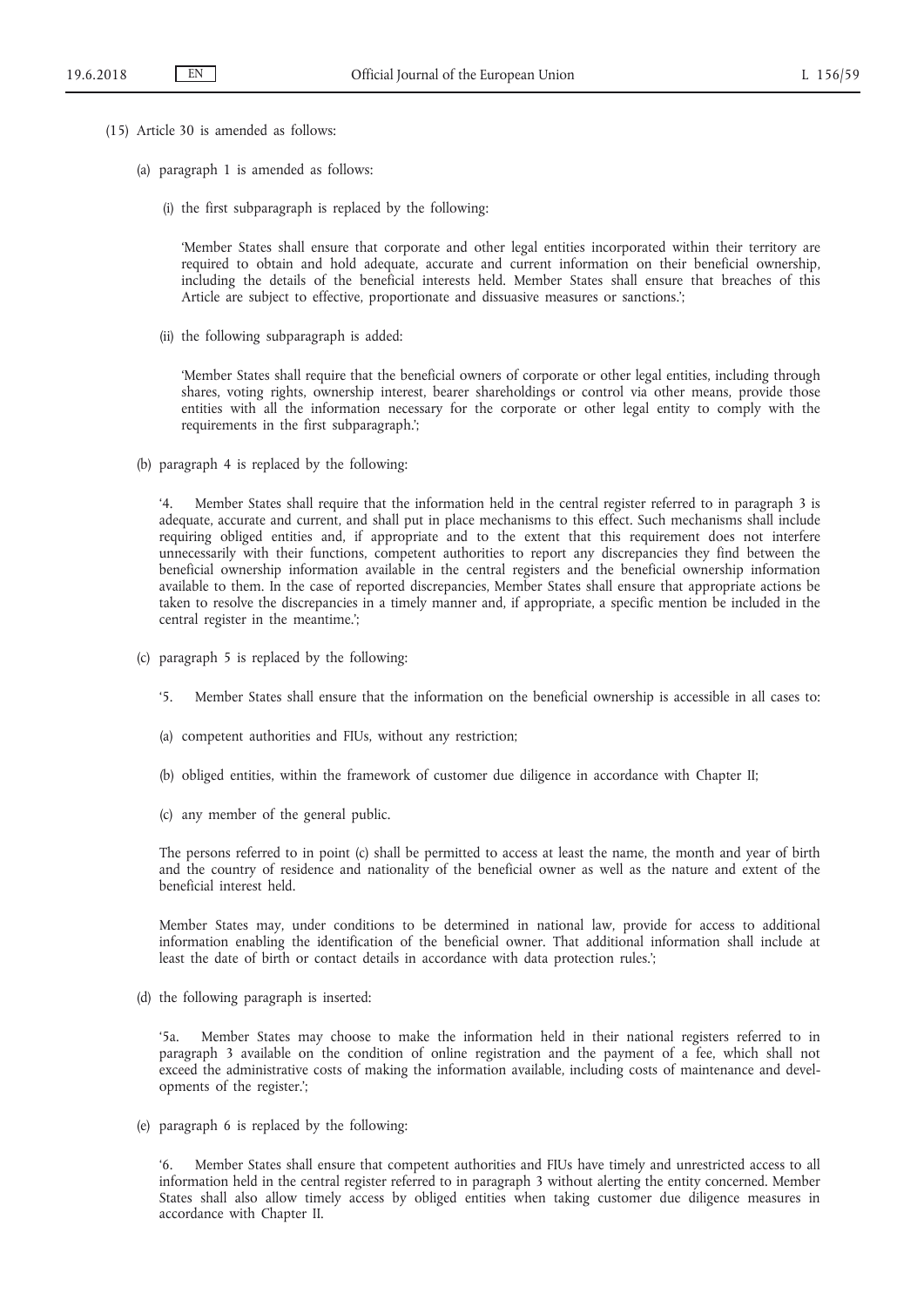Competent authorities granted access to the central register referred to in paragraph 3 shall be those public authorities with designated responsibilities for combating money laundering or terrorist financing, as well as tax authorities, supervisors of obliged entities and authorities that have the function of investigating or prosecuting money laundering, associated predicate offences and terrorist financing, tracing and seizing or freezing and confiscating criminal assets.';

(f) paragraph 7 is replaced by the following:

'7. Member States shall ensure that competent authorities and FIUs are able to provide the information referred to in paragraphs 1 and 3 to the competent authorities and to the FIUs of other Member States in a timely manner and free of charge.';

(g) paragraphs 9 and 10 are replaced by the following:

In exceptional circumstances to be laid down in national law, where the access referred to in points (b) and (c) of the first subparagraph of paragraph 5 would expose the beneficial owner to disproportionate risk, risk of fraud, kidnapping, blackmail, extortion, harassment, violence or intimidation, or where the beneficial owner is a minor or otherwise legally incapable, Member States may provide for an exemption from such access to all or part of the information on the beneficial ownership on a case-by-case basis. Member States shall ensure that these exemptions are granted upon a detailed evaluation of the exceptional nature of the circumstances. Rights to an administrative review of the exemption decision and to an effective judicial remedy shall be guaranteed. A Member State that has granted exemptions shall publish annual statistical data on the number of exemptions granted and reasons stated and report the data to the Commission.

Exemptions granted pursuant to the first subparagraph of this paragraph shall not apply to credit institutions and financial institutions, or to the obliged entities referred to in point (3)(b) of Article 2(1) that are public officials.

10. Member States shall ensure that the central registers referred to in paragraph 3 of this Article are interconnected via the European Central Platform established by Article 22(1) of Directive (EU) 2017/1132 of the European Parliament and of the Council (\*). The connection of the Member States' central registers to the platform shall be set up in accordance with the technical specifications and procedures established by implementing acts adopted by the Commission in accordance with Article 24 of Directive (EU) 2017/1132 and with Article 31a of this Directive.

Member States shall ensure that the information referred to in paragraph 1 of this Article is available through the system of interconnection of registers established by Article 22(1) of Directive (EU) 2017/1132, in accordance with Member States' national laws implementing paragraphs 5, 5a and 6 of this Article.

The information referred to in paragraph 1 shall be available through the national registers and through the system of interconnection of registers for at least five years and no more than 10 years after the corporate or other legal entity has been struck off from the register. Member States shall cooperate among themselves and with the Commission in order to implement the different types of access in accordance with this Article.

(16) Article 31 is amended as follows:

 $\mathcal{L}=\mathcal{L}$ 

(a) paragraph 1 is replaced by the following:

'1. Member States shall ensure that this Article applies to trusts and other types of legal arrangements, such as, inter alia, fiducie, certain types of Treuhand or fideicomiso, where such arrangements have a structure or functions similar to trusts. Member States shall identify the characteristics to determine where legal arrangements have a structure or functions similar to trusts with regard to such legal arrangements governed under their law.

Each Member State shall require that trustees of any express trust administered in that Member State obtain and hold adequate, accurate and up-to-date information on beneficial ownership regarding the trust. That information shall include the identity of:

(a) the settlor(s);

<sup>(\*)</sup> Directive (EU) 2017/1132 of the European Parliament and of the Council of 14 June 2017 relating to certain aspects of company law (OJ L 169, 30.6.2017, p. 46).';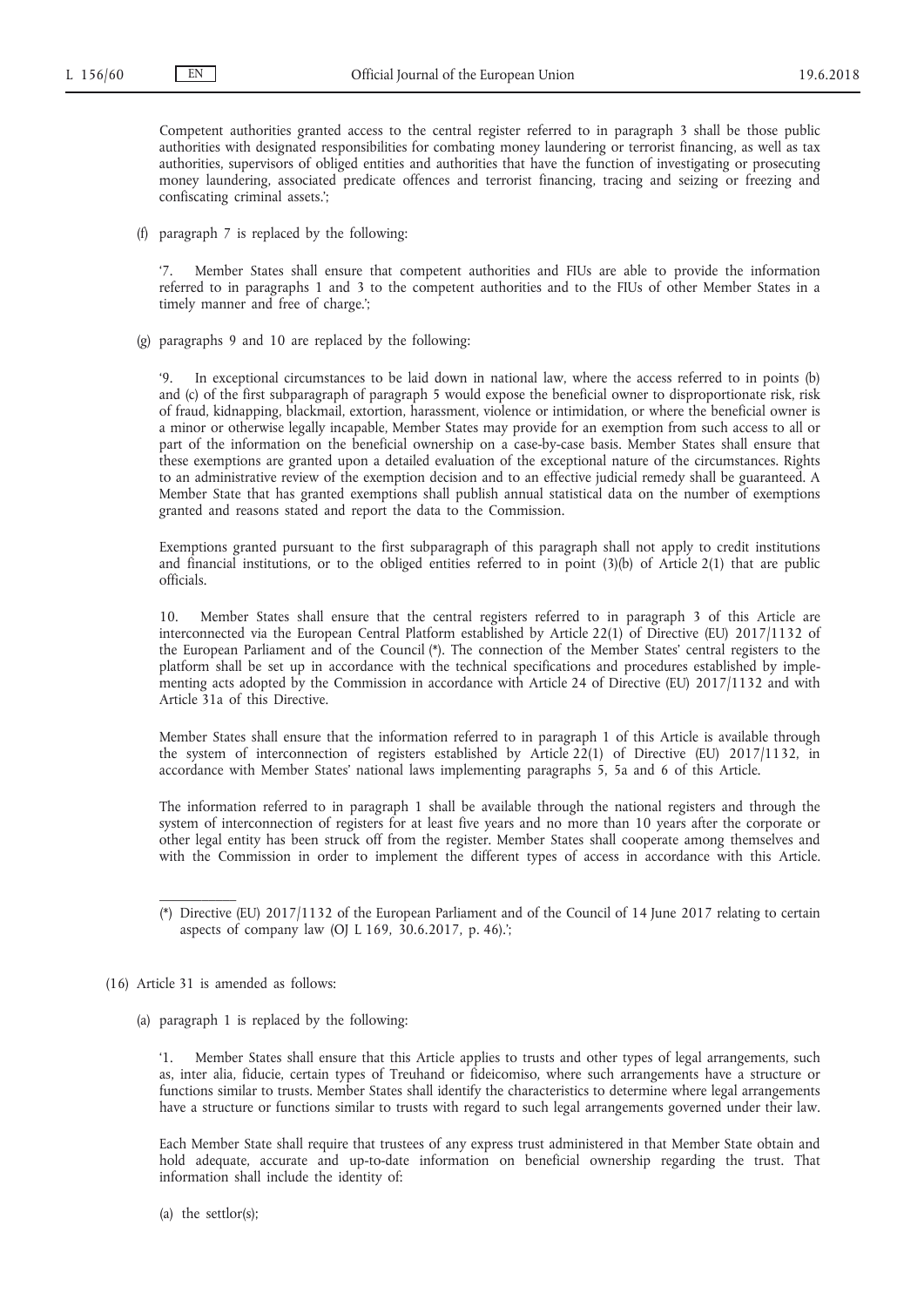(b) the trustee(s):

- (c) the protector(s) (if any);
- (d) the beneficiaries or class of beneficiaries;
- (e) any other natural person exercising effective control of the trust.

Member States shall ensure that breaches of this Article are subject to effective, proportionate and dissuasive measures or sanctions.';

(b) paragraph 2 is replaced by the following:

'2. Member States shall ensure that trustees or persons holding equivalent positions in similar legal arrangements as referred to in paragraph 1 of this Article, disclose their status and provide the information referred to in paragraph 1 of this Article to obliged entities in a timely manner, where, as a trustee or as person holding an equivalent position in a similar legal arrangement, they form a business relationship or carry out an occasional transaction above the thresholds set out in points (b), (c) and (d) of Article 11.';

(c) the following paragraph is inserted:

'3a. Member States shall require that the beneficial ownership information of express trusts and similar legal arrangements as referred to in paragraph 1 shall be held in a central beneficial ownership register set up by the Member State where the trustee of the trust or person holding an equivalent position in a similar legal arrangement is established or resides.

Where the place of establishment or residence of the trustee of the trust or person holding an equivalent position in similar legal arrangement is outside the Union, the information referred to in paragraph 1 shall be held in a central register set up by the Member State where the trustee of the trust or person holding an equivalent position in a similar legal arrangement enters into a business relationship or acquires real estate in the name of the trust or similar legal arrangement.

Where the trustees of a trust or persons holding equivalent positions in a similar legal arrangement are established or reside in different Member States, or where the trustee of the trust or person holding an equivalent position in a similar legal arrangement enters into multiple business relationships in the name of the trust or similar legal arrangement in different Member States, a certificate of proof of registration or an excerpt of the beneficial ownership information held in a register by one Member State may be considered as sufficient to consider the registration obligation fulfilled.';

(d) paragraph 4 is replaced by the following:

'4. Member States shall ensure that the information on the beneficial ownership of a trust or a similar legal arrangement is accessible in all cases to:

- (a) competent authorities and FIUs, without any restriction;
- (b) obliged entities, within the framework of customer due diligence in accordance with Chapter II;
- (c) any natural or legal person that can demonstrate a legitimate interest;
- (d) any natural or legal person that files a written request in relation to a trust or similar legal arrangement which holds or owns a controlling interest in any corporate or other legal entity other than those referred to in Article 30(1), through direct or indirect ownership, including through bearer shareholdings, or through control via other means.

The information accessible to natural or legal persons referred to in points (c) and (d) of the first subparagraph shall consist of the name, the month and year of birth and the country of residence and nationality of the beneficial owner, as well as nature and extent of beneficial interest held.

Member States may, under conditions to be determined in national law, provide for access of additional information enabling the identification of the beneficial owner That additional information shall include at least the date of birth or contact details, in accordance with data protection rules. Member States may allow for wider access to the information held in the register in accordance with their national law.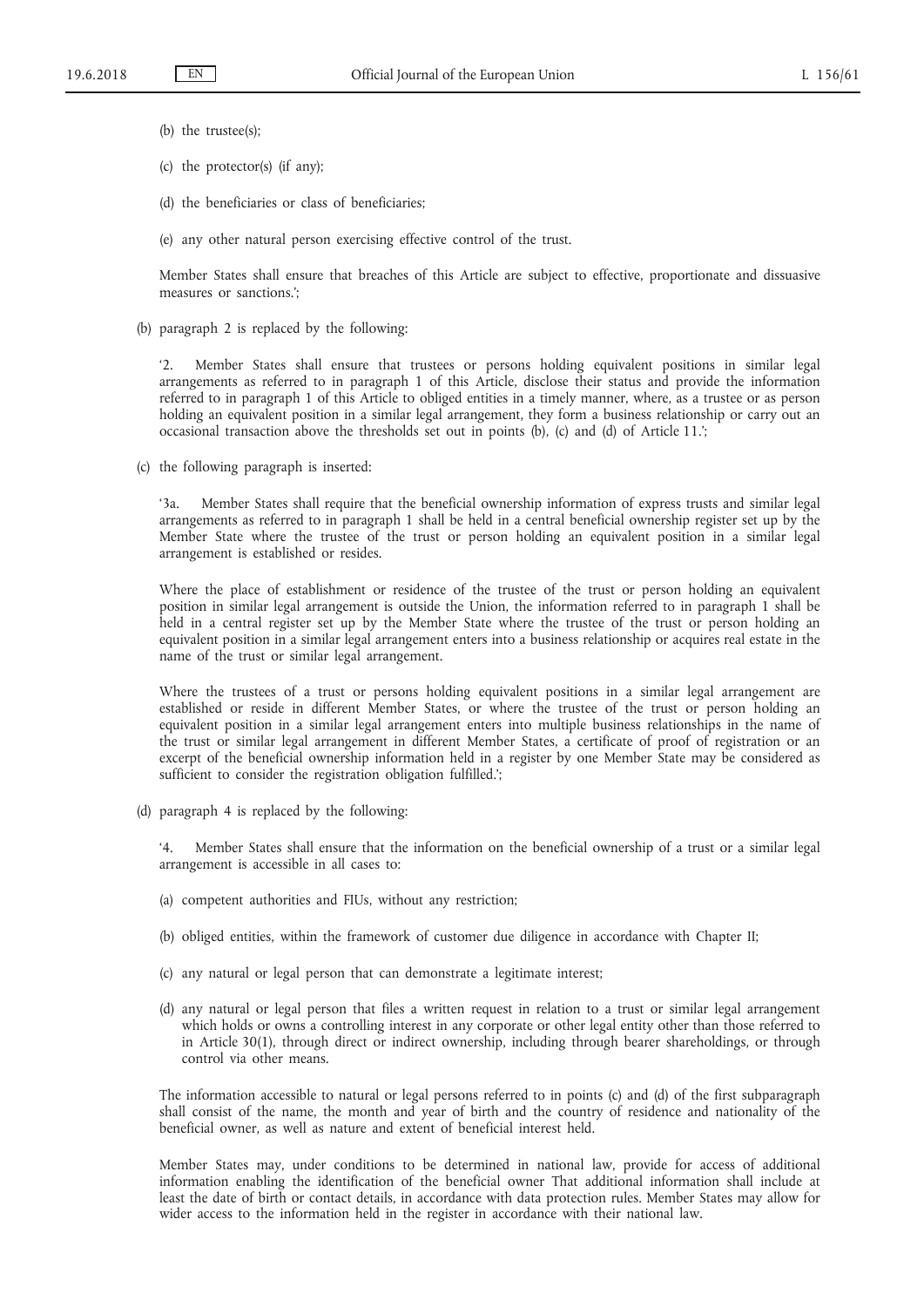Competent authorities granted access to the central register referred to in paragraph 3a shall be public authorities with designated responsibilities for combating money laundering or terrorist financing, as well as tax authorities, supervisors of obliged entities and authorities that have the function of investigating or prosecuting money laundering, associated predicate offences and terrorist financing, tracing, and seizing or freezing and confiscating criminal assets.';

(e) the following paragraph is inserted:

'4a. Member States may choose to make the information held in their national registers referred to in paragraph 3a available on the condition of online registration and the payment of a fee, which shall not exceed the administrative costs of making the information available, including costs of maintenance and developments of the register.';

(f) paragraph 5 is replaced by the following:

'5. Member States shall require that the information held in the central register referred to in paragraph 3a is adequate, accurate and current, and shall put in place mechanisms to this effect. Such mechanisms shall include requiring obliged entities and, if appropriate and to the extent that this requirement does not interfere unnecessarily with their functions, competent authorities to report any discrepancies they find between the beneficial ownership information available in the central registers and the beneficial ownership information available to them. In the case of reported discrepancies Member States shall ensure that appropriate actions be taken to resolve the discrepancies in a timely manner and, if appropriate, a specific mention be included in the central register in the meantime.';

(g) paragraph 7 is replaced by the following:

'7. Member States shall ensure that competent authorities and FIUs are able to provide the information referred to in paragraphs 1 and 3 to the competent authorities and to the FIUs of other Member States in a timely manner and free of charge.';

(h) the following paragraph is inserted:

'7a. In exceptional circumstances to be laid down in national law, where the access referred to in points (b), (c) and (d) of the first subparagraph of paragraph 4 would expose the beneficial owner to disproportionate risk, risk of fraud, kidnapping, blackmail, extortion, harassment, violence or intimidation, or where the beneficial owner is a minor or otherwise legally incapable, Member States may provide for an exemption from such access to all or part of the information on the beneficial ownership on a case-by-case basis. Member States shall ensure that these exemptions are granted upon a detailed evaluation of the exceptional nature of the circumstances. Rights to an administrative review of the exemption decision and to an effective judicial remedy shall be guaranteed. A Member State that has granted exemptions shall publish annual statistical data on the number of exemptions granted and reasons stated and report the data to the Commission.

Exemptions granted pursuant to the first subparagraph shall not apply to the credit institutions and financial institutions, and to obliged entities referred to in point (3)(b) of Article 2(1) that are public officials.

Where a Member State decides to establish an exemption in accordance with the first subparagraph, it shall not restrict access to information by competent authorities and FIUs.';

- (i) paragraph 8 is deleted;
- (j) paragraph 9 is replaced by the following:

'9. Member States shall ensure that the central registers referred to in paragraph 3a of this Article are interconnected via the European Central Platform established by Article 22(1) of Directive (EU) 2017/1132. The connection of the Member States' central registers to the platform shall be set up in accordance with the technical specifications and procedures established by implementing acts adopted by the Commission in accordance with Article 24 of Directive (EU) 2017/1132 and with Article 31a of this Directive.

Member States shall ensure that the information referred to in paragraph 1 of this Article is available through the system of interconnection of registers established by Article 22(2) of Directive (EU) 2017/1132, in accordance with Member States' national laws implementing paragraphs 4 and 5 of this Article.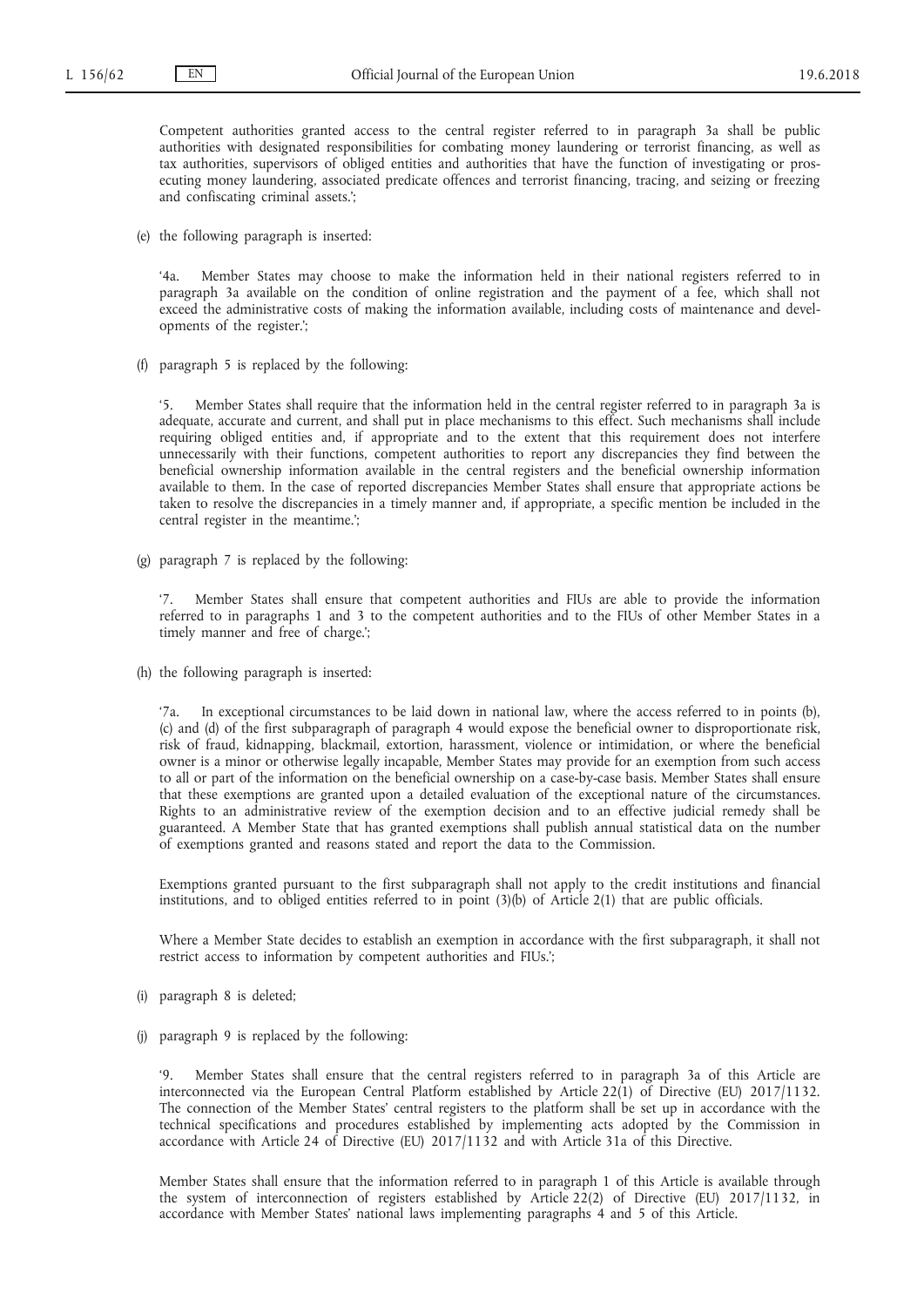Member States shall take adequate measures to ensure that only the information referred to in paragraph 1 that is up to date and corresponds to the actual beneficial ownership is made available through their national registers and through the system of interconnection of registers, and the access to that information shall be in accordance with data protection rules.

The information referred to in paragraph 1 shall be available through the national registers and through the system of interconnection of registers for at least five years and no more than 10 years after the grounds for registering the beneficial ownership information as referred to in paragraph 3a have ceased to exist. Member States shall cooperate with the Commission in order to implement the different types of access in accordance with paragraphs 4 and 4a.';

(k) the following paragraph is added:

'10. Member States shall notify to the Commission the categories, description of the characteristics, names and, where applicable, legal basis of the trusts and similar legal arrangements referred to in paragraph 1 by 10 July 2019. The Commission shall publish the consolidated list of such trusts and similar legal arrangements in the *Official Journal of the European Union* by 10 September 2019.

By 26 June 2020, the Commission shall submit a report to the European Parliament and to the Council assessing whether all trusts and similar legal arrangements as referred to in paragraph 1 governed under the law of Member States were duly identified and made subject to the obligations as set out in this Directive. Where appropriate, the Commission shall take the necessary steps to act upon the findings of that report.';

(17) the following Article is inserted:

#### *'Article 31a*

#### **Implementing acts**

Where necessary in addition to the implementing acts adopted by the Commission in accordance with Article 24 of Directive (EU) 2017/1132 and in accordance with the scope of Article 30 and 31 of this Directive, the Commission shall adopt by means of implementing acts technical specifications and procedures necessary to provide for the interconnection of Member States' central registers as referred to in Article 30(10) and Article 31(9), with regard to:

- (a) the technical specification defining the set of the technical data necessary for the platform to perform its functions as well as the method of storage, use and protection of such data;
- (b) the common criteria according to which beneficial ownership information is available through the system of interconnection of registers, depending on the level of access granted by Member States;
- (c) the technical details on how the information on beneficial owners is to be made available;
- (d) the technical conditions of availability of services provided by the system of interconnection of registers;
- (e) the technical modalities how to implement the different types of access to information on beneficial ownership based on Article 30(5) and Article 31(4);
- (f) the payment modalities where access to beneficial ownership information is subject to the payment of a fee according to Article 30(5a) and Article 31(4a) taking into account available payment facilities such as remote payment transactions.

Those implementing acts shall be adopted in accordance with the examination procedure referred to in Article 64a(2).

In its implementing acts, the Commission shall strive to reuse proven technology and existing practices. The Commission shall ensure that the systems to be developed shall not incur costs above what is absolutely necessary in order to implement this Directive. The Commission's implementing acts shall be characterised by transparency and the exchange of experiences and information between the Commission and the Member States.';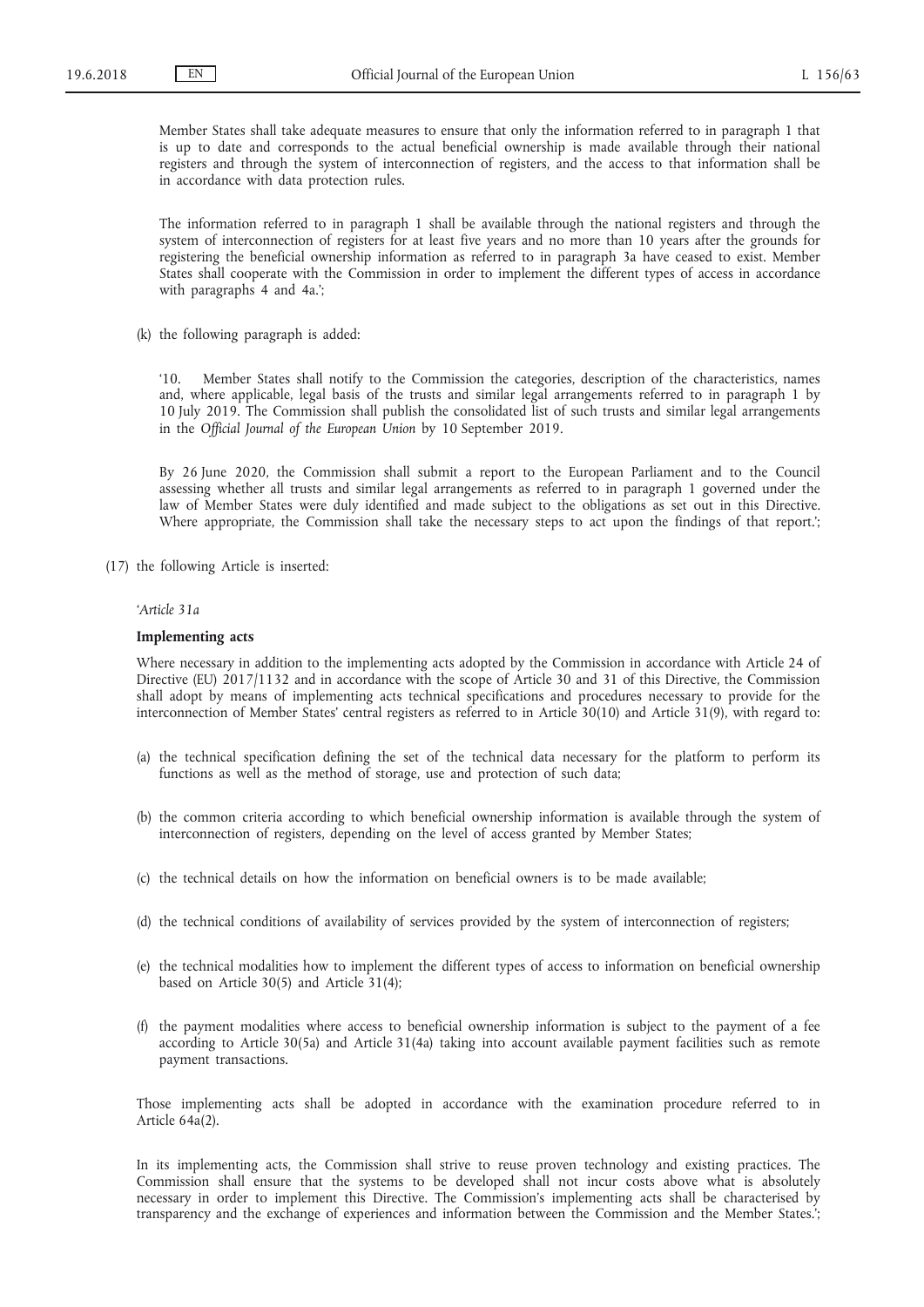(18) in Article 32 the following paragraph is added:

Without prejudice to Article 34(2), in the context of its functions, each FIU shall be able to request, obtain and use information from any obliged entity for the purpose set in paragraph 1 of this Article, even if no prior report is filed pursuant to Article  $33(1)(a)$  or  $34(1)$ .

(19) the following Article is inserted:

*'Article 32a*

1. Member States shall put in place centralised automated mechanisms, such as central registries or central electronic data retrieval systems, which allow the identification, in a timely manner, of any natural or legal persons holding or controlling payment accounts and bank accounts identified by IBAN, as defined by Regulation (EU) No 260/2012 of the European Parliament and of the Council (\*), and safe-deposit boxes held by a credit institution within their territory. Member States shall notify the Commission of the characteristics of those national mechanisms.

2. Member States shall ensure that the information held in the centralised mechanisms referred to in paragraph 1 of this Article is directly accessible in an immediate and unfiltered manner to national FIUs. The information shall also be accessible to national competent authorities for fulfilling their obligations under this Directive. Member States shall ensure that any FIU is able to provide information held in the centralised mechanisms referred to in paragraph 1 of this Article to any other FIUs in a timely manner in accordance with Article 53.

3. The following information shall be accessible and searchable through the centralised mechanisms referred to in paragraph 1:

- for the customer-account holder and any person purporting to act on behalf of the customer: the name, complemented by either the other identification data required under the national provisions transposing point (a) of Article 13(1) or a unique identification number;
- for the beneficial owner of the customer-account holder: the name, complemented by either the other identification data required under the national provisions transposing point (b) of Article 13(1) or a unique identification number;
- for the bank or payment account: the IBAN number and the date of account opening and closing;
- for the safe-deposit box: name of the lessee complemented by either the other identification data required under the national provisions transposing Article 13(1) or a unique identification number and the duration of the lease period.

4. Member States may consider requiring other information deemed essential for FIUs and competent authorities for fulfilling their obligations under this Directive to be accessible and searchable through the centralised mechanisms.

5. By 26 June 2020, the Commission shall submit a report to the European Parliament and to the Council assessing the conditions and the technical specifications and procedures for ensuring secure and efficient interconnection of the centralised automated mechanisms. Where appropriate, that report shall be accompanied by a legislative proposal.

- (\*) Regulation (EU) No 260/2012 of the European Parliament and of the Council of 14 March 2012 establishing technical and business requirements for credit transfers and direct debits in euro and amending Regulation (EC) No 924/2009 (OJ L 94, 30.3.2012, p. 22).';
- (20) the following Article is inserted:

*'Article 32b*

 $\frac{1}{2}$ 

1. Member States shall provide FIUs and competent authorities with access to information which allows the identification in a timely manner of any natural or legal persons owning real estate, including through registers or electronic data retrieval systems where such registers or systems are available.

2. By 31 December 2020, the Commission shall submit a report to the European Parliament and to the Council assessing the necessity and proportionality of harmonising the information included in the registers and assessing the need for the interconnection of those registers. Where appropriate, that report shall be accompanied by a legislative proposal.';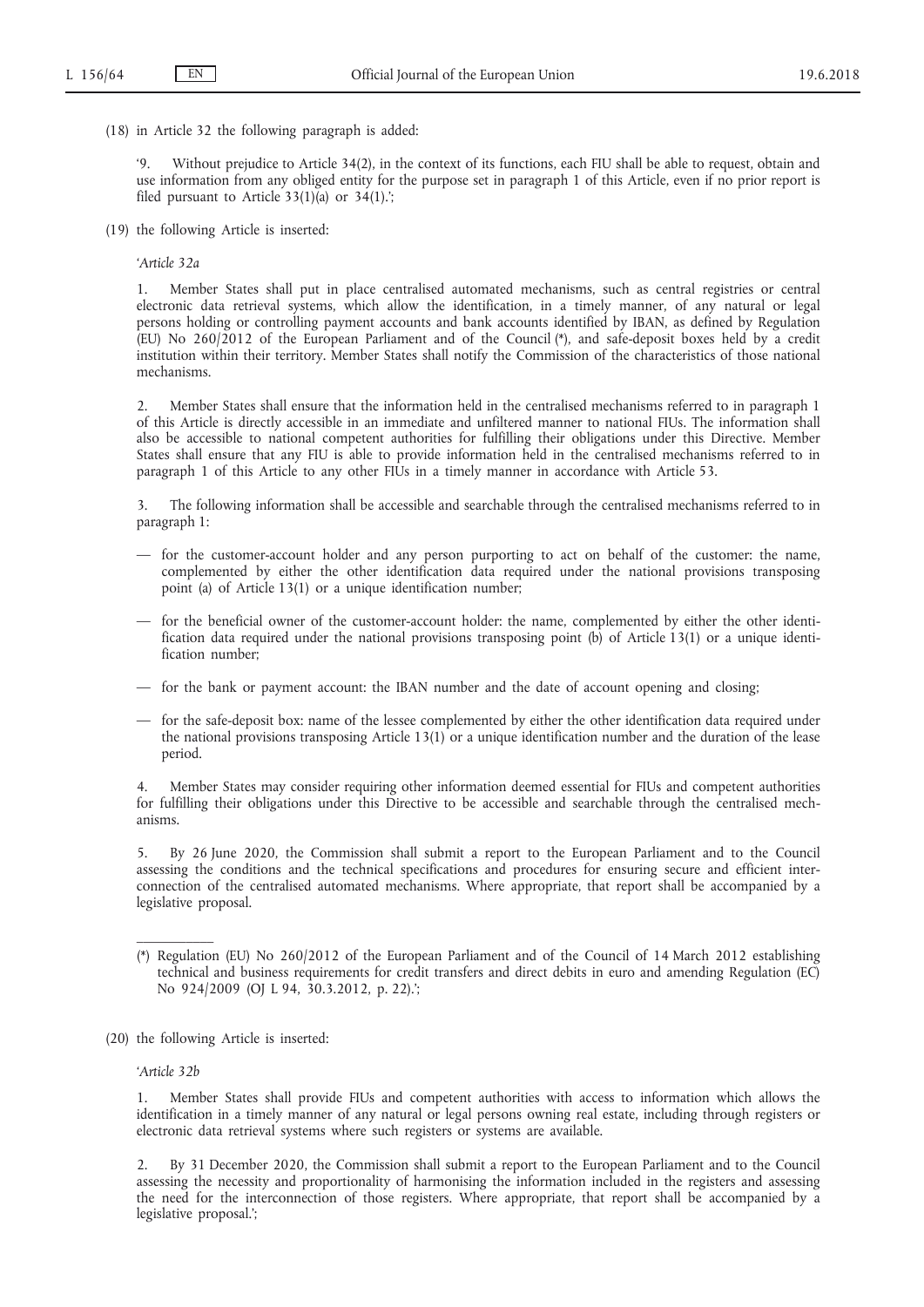- (21) in Article 33(1), point (b) is replaced by the following:
	- '(b) providing the FIU directly, at its request, with all necessary information.';
- (22) in Article 34, the following paragraph is added:

'3. Self-regulatory bodies designated by Member States shall publish an annual report containing information about:

- (a) measures taken under Articles 58, 59 and 60;
- (b) number of reports of breaches received as referred to in Article 61, where applicable;
- (c) number of reports received by the self-regulatory body as referred to in paragraph 1 and the number of reports forwarded by the self-regulatory body to the FIU where applicable;
- (d) where applicable number and description of measures carried out under Article 47 and 48 to monitor compliance by obliged entities with their obligations under:
	- (i) Articles 10 to 24 (customer due diligence);
	- (ii) Articles 33, 34 and 35 (suspicious transaction reporting);
	- (iii) Article 40 (record-keeping); and
	- (iv) Articles 45 and 46 (internal controls).';
- (23) Article 38 is replaced by the following:

#### *'Article 38*

1. Member States shall ensure that individuals, including employees and representatives of the obliged entity who report suspicions of money laundering or terrorist financing internally or to the FIU, are legally protected from being exposed to threats, retaliatory or hostile action, and in particular from adverse or discriminatory employment actions.

2. Member States shall ensure that individuals who are exposed to threats, retaliatory or hostile actions, or adverse or discriminatory employment actions for reporting suspicions of money laundering or terrorist financing internally or to the FIU are entitled to present a complaint in a safe manner to the respective competent authorities. Without prejudice to the confidentiality of information gathered by the FIU, Member States shall also ensure that such individuals have the right to an effective remedy to safeguard their rights under this paragraph.';

(24) in Article 39, paragraph 3 is replaced by the following:

'3. The prohibition laid down in paragraph 1 of this Article shall not prevent disclosure between the credit institutions and financial institutions from the Member States provided that they belong to the same group, or between those entities and their branches and majority owned subsidiaries established in third countries, provided that those branches and majority-owned subsidiaries fully comply with the group-wide policies and procedures, including procedures for sharing information within the group, in accordance with Article 45, and that the groupwide policies and procedures comply with the requirements set out in this Directive.';

- (25) in Article 40, paragraph 1 is amended as follows:
	- (a) point (a) is replaced by the following:
		- '(a) in the case of customer due diligence, a copy of the documents and information which are necessary to comply with the customer due diligence requirements laid down in Chapter II, including, where available, information obtained through electronic identification means, relevant trust services as set out in Regulation (EU) No 910/2014 or any other secure, remote or electronic, identification process regulated, recognised, approved or accepted by the relevant national authorities, for a period of five years after the end of the business relationship with their customer or after the date of an occasional transaction;';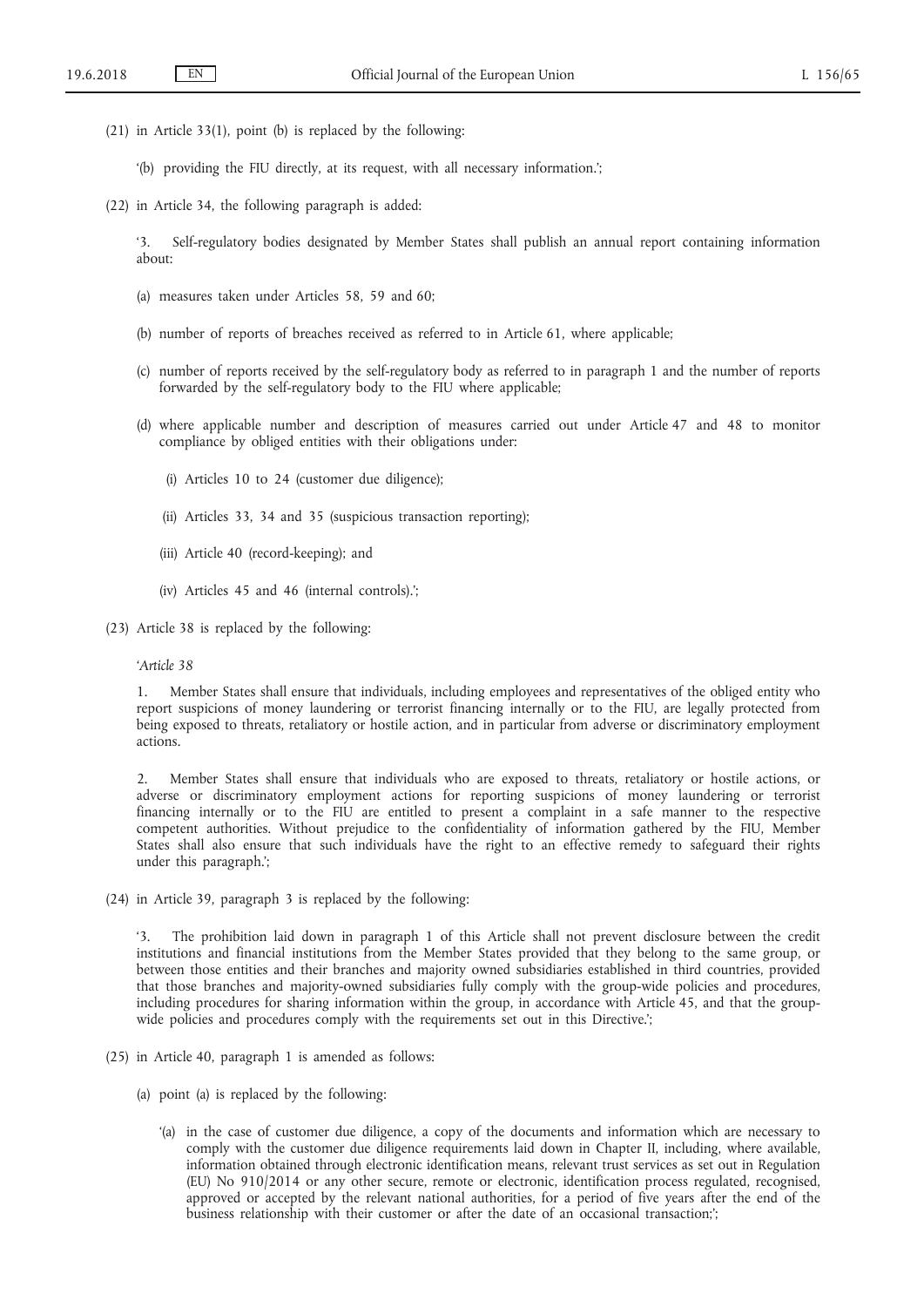(b) the following subparagraph is added:

'The retention period referred to in this paragraph, including the further retention period that shall not exceed five additional years, shall also apply in respect of the data accessible through the centralised mechanisms referred to in Article 32a.';

(26) Article 43 is replaced by the following:

*'Article 43*

The processing of personal data on the basis of this Directive for the purposes of the prevention of money laundering and terrorist financing as referred to in Article 1 shall be considered to be a matter of public interest under Regulation (EU) 2016/679 of the European Parliament and of the Council (\*).

(27) Article 44 is replaced by the following:

*'Article 44*

1. Member States shall, for the purposes of contributing to the preparation of risk assessment pursuant to Article 7, ensure that they are able to review the effectiveness of their systems to combat money laundering or terrorist financing by maintaining comprehensive statistics on matters relevant to the effectiveness of such systems.

- 2. The statistics referred to in paragraph 1 shall include:
- (a) data measuring the size and importance of the different sectors which fall within the scope of this Directive, including the number of natural persons and entities and the economic importance of each sector;
- (b) data measuring the reporting, investigation and judicial phases of the national AML/CFT regime, including the number of suspicious transaction reports made to the FIU, the follow-up given to those reports and, on an annual basis, the number of cases investigated, the number of persons prosecuted, the number of persons convicted for money laundering or terrorist financing offences, the types of predicate offences, where such information is available, and the value in euro of property that has been frozen, seized or confiscated;
- (c) if available, data identifying the number and percentage of reports resulting in further investigation, together with the annual report to obliged entities detailing the usefulness and follow-up of the reports they presented;
- (d) data regarding the number of cross-border requests for information that were made, received, refused and partially or fully answered by the FIU, broken down by counterpart country;
- (e) human resources allocated to competent authorities responsible for AML/CFT supervision as well as human resources allocated to the FIU to fulfil the tasks specified in Article 32;
- (f) the number of on-site and off-site supervisory actions, the number of breaches identified on the basis of supervisory actions and sanctions/administrative measures applied by supervisory authorities.
- 3. Member States shall ensure that a consolidated review of their statistics is published on an annual basis.

4. Member States shall transmit annually to the Commission the statistics referred to in paragraph 2. The Commission shall publish an annual report summarising and explaining the statistics referred to in paragraph 2, which shall be made available on its website.';

<sup>(\*)</sup> Regulation (EU) 2016/679 of the European Parliament and of the Council of 27 April 2016 on the protection of natural persons with regard to the processing of personal data and on the free movement of such data, and repealing Directive 95/46/EC (General Data Protection Regulation) (OJ L 119, 4.5.2016, p. 1).';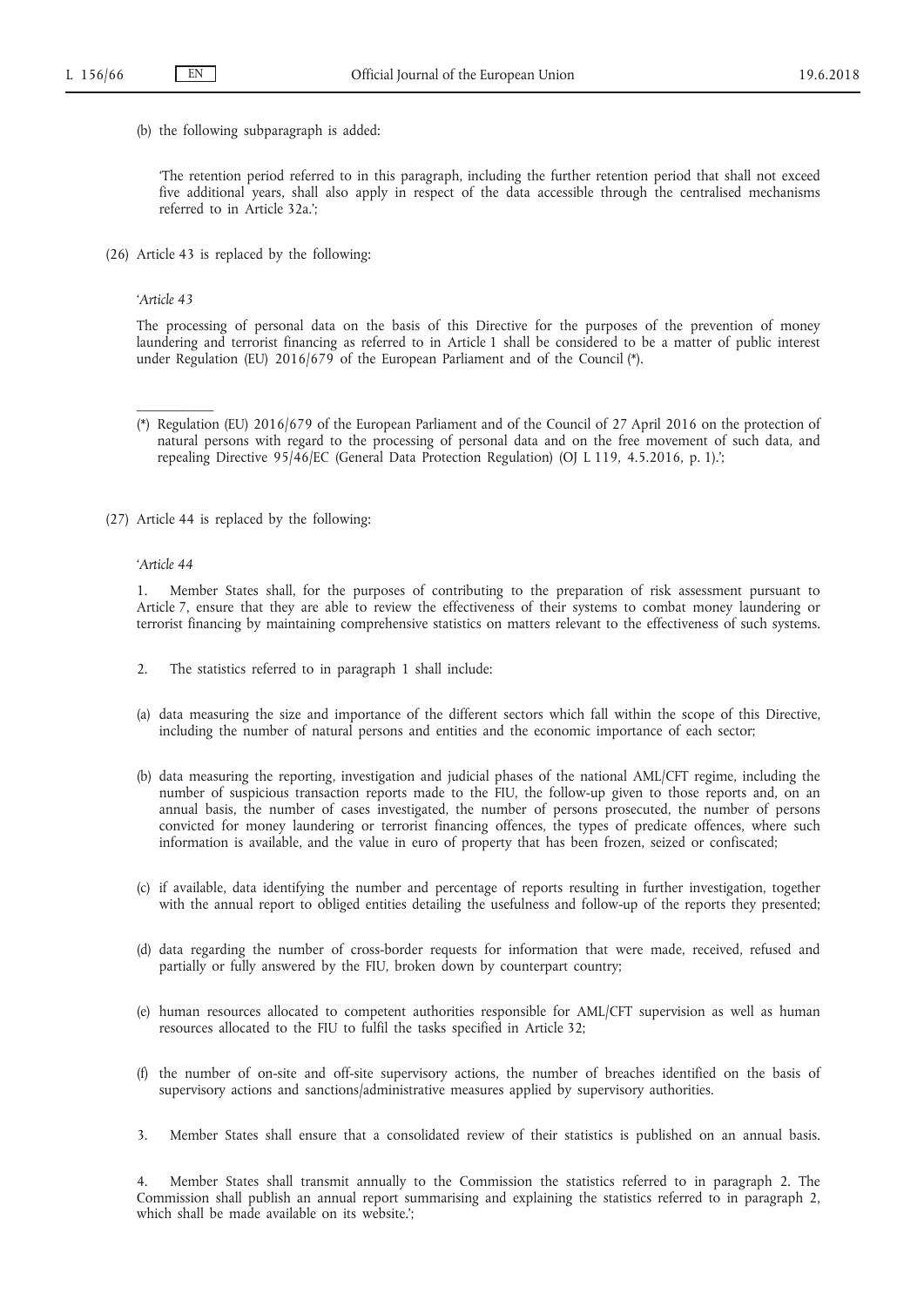(28) in Article 45, paragraph 4 is replaced by the following:

'4. The Member States and the ESAs shall inform each other of instances in which the law of a third country does not permit the implementation of the policies and procedures required under paragraph 1. In such cases, coordinated actions may be taken to pursue a solution. In the assessing which third countries do not permit the implementation of the policies and procedures required under paragraph 1, Member States and the ESAs shall take into account any legal constraints that may hinder proper implementation of those policies and procedures, including secrecy, data protection and other constraints limiting the exchange of information that may be relevant for that purpose.';

(29) in Article 47, paragraph 1 is replaced by the following:

'1. Member States shall ensure that providers of exchange services between virtual currencies and fiat currencies, and custodian wallet providers, are registered, that currency exchange and cheque cashing offices, and trust or company service providers are licensed or registered, and that providers of gambling services are regulated.';

(30) Article 48 is amended as follows:

(a) the following paragraph is inserted:

'1a. In order to facilitate and promote effective cooperation, and in particular the exchange of information, Member States shall communicate to the Commission the list of competent authorities of the obliged entities listed in Article 2(1), including their contact details. Member States shall ensure that the information provided to the Commission remains updated.

The Commission shall publish a register of those authorities and their contact details on its website. The authorities in the register shall, within the scope of their powers, serve as a contact point for the counterpart competent authorities of the other Member States. Financial supervisory authorities of the Member States shall also serve as a contact point for the ESAs.

In order to ensure the adequate enforcement of this Directive, Member States shall require that all obliged entities are subject to adequate supervision, including the powers to conduct on-site and off-site supervision, and shall take appropriate and proportionate administrative measures to remedy the situation in the case of breaches.';

(b) paragraph 2 is replaced by the following:

'2. Member States shall ensure that the competent authorities have adequate powers, including the power to compel the production of any information that is relevant to monitoring compliance and perform checks, and have adequate financial, human and technical resources to perform their functions. Member States shall ensure that staff of those authorities are of high integrity and appropriately skilled, and maintain high professional standards, including standards of confidentiality, data protection and standards addressing conflicts of interest.';

(c) paragraph (4) is replaced by the following:

'4. Member States shall ensure that competent authorities of the Member State in which the obliged entity operates establishments supervise the respect by those establishments of the national provisions of that Member State transposing this Directive.

In the case of credit and financial institutions that are part of a group, Member States shall ensure that, for the purposes laid down in the first subparagraph, the competent authorities of the Member State where a parent undertaking is established cooperate with the competent authorities of the Member States where the establishments that are part of group are established.

In the case of the establishments referred to in Article 45(9), supervision as referred to in the first subparagraph of this paragraph may include the taking of appropriate and proportionate measures to address serious failings that require immediate remedies. Those measures shall be temporary and be terminated when the failings identified are addressed, including with the assistance of or in cooperation with the competent authorities of the home Member State of the obliged entity, in accordance with Article 45(2).';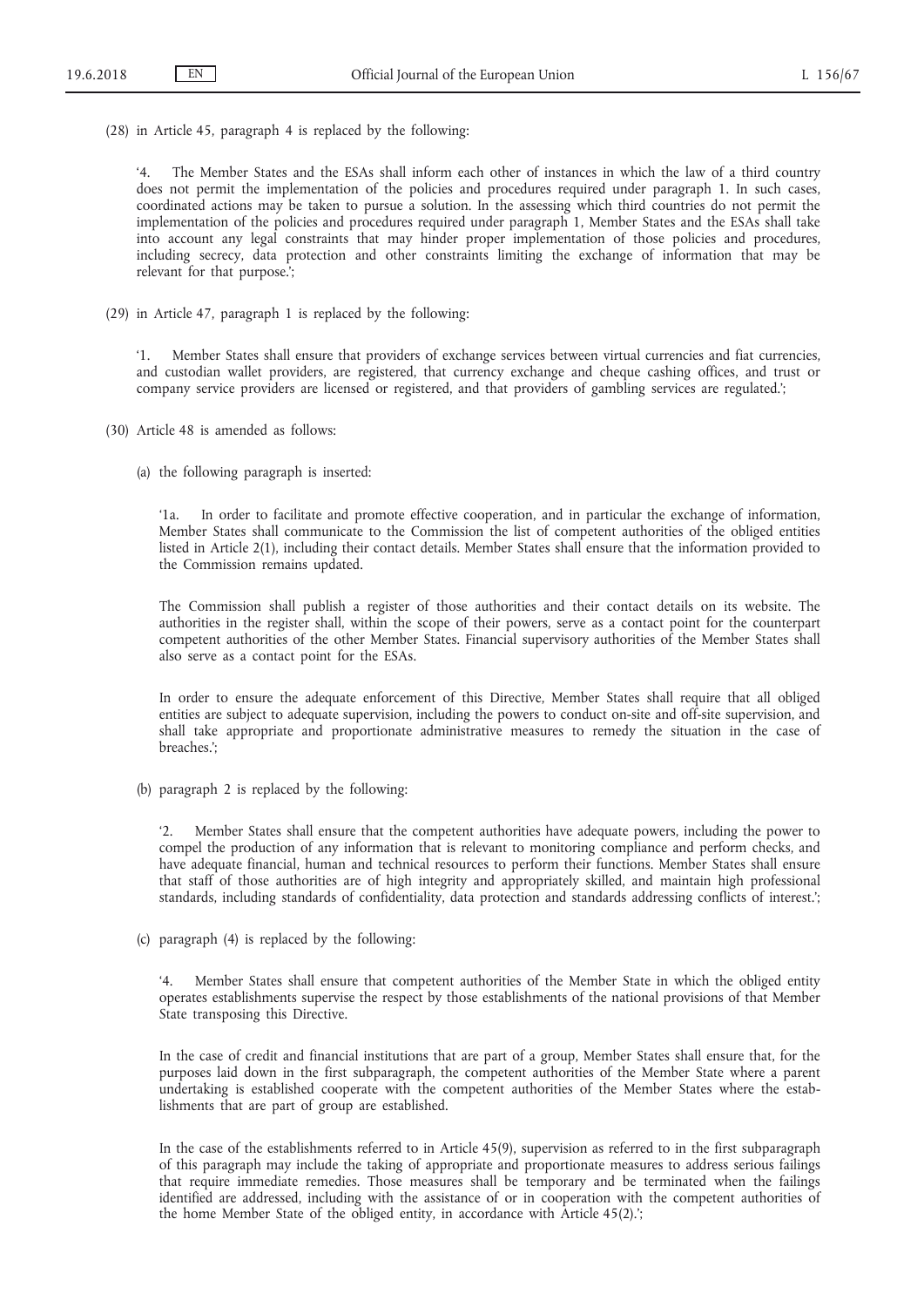(d) in paragraph (5), the following subparagraph is added:

'In the case of credit and financial institutions that are part of a group, Member States shall ensure that the competent authorities of the Member State where a parent undertaking is established supervise the effective implementation of the group-wide policies and procedures referred to in Article 45(1). For that purpose, Member States shall ensure that the competent authorities of the Member State where credit and financial institutions that are part of the group are established cooperate with the competent authorities of the Member State where the parent undertaking is established.';

(31) Article 49 is replaced by the following:

*'Article 49*

Member States shall ensure that policy makers, the FIUs, supervisors and other competent authorities involved in AML/CFT, as well as tax authorities and law enforcement authorities when acting within the scope of this Directive, have effective mechanisms to enable them to cooperate and coordinate domestically concerning the development and implementation of policies and activities to combat money laundering and terrorist financing, including with a view to fulfilling their obligation under Article 7.';

(32) in Section 3 of Chapter VI, the following subsection is inserted:

'Subsection IIa

## Cooperation between competent authorities of the Member States

*Article 50a*

Member States shall not prohibit or place unreasonable or unduly restrictive conditions on the exchange of information or assistance between competent authorities for the purposes of this Directive. In particular Member States shall ensure that competent authorities do not refuse a request for assistance on the grounds that:

- (a) the request is also considered to involve tax matters;
- (b) national law requires obliged entities to maintain secrecy or confidentiality, except in those cases where the relevant information that is sought is protected by legal privilege or where legal professional secrecy applies, as described in Article 34(2);
- (c) there is an inquiry, investigation or proceeding underway in the requested Member State, unless the assistance would impede that inquiry, investigation or proceeding;
- (d) the nature or status of the requesting counterpart competent authority is different from that of requested competent authority.';
- (33) Article 53 is amended as follows:
	- (a) in paragraph 1, the first subparagraph is replaced by the following:

Member States shall ensure that FIUs exchange, spontaneously or upon request, any information that may be relevant for the processing or analysis of information by the FIU related to money laundering or terrorist financing and the natural or legal person involved, regardless of the type of associated predicate offences and even if the type of associated predicate offences is not identified at the time of the exchange.';

(b) in paragraph 2, second subparagraph, the second sentence is replaced by the following:

'That FIU shall obtain information in accordance with Article 33(1) and transfer the answers promptly.';

(34) in Article 54, the following subparagraph is added:

'Member States shall ensure that FIUs designate at least one contact person or point to be responsible for receiving requests for information from FIUs in other Member States.';

(35) In Article 55, paragraph 2 is replaced by the following:

'2. Member States shall ensure that the requested FIU's prior consent to disseminate the information to competent authorities is granted promptly and to the largest extent possible, regardless of the type of associated predicate offences. The requested FIU shall not refuse its consent to such dissemination unless this would fall beyond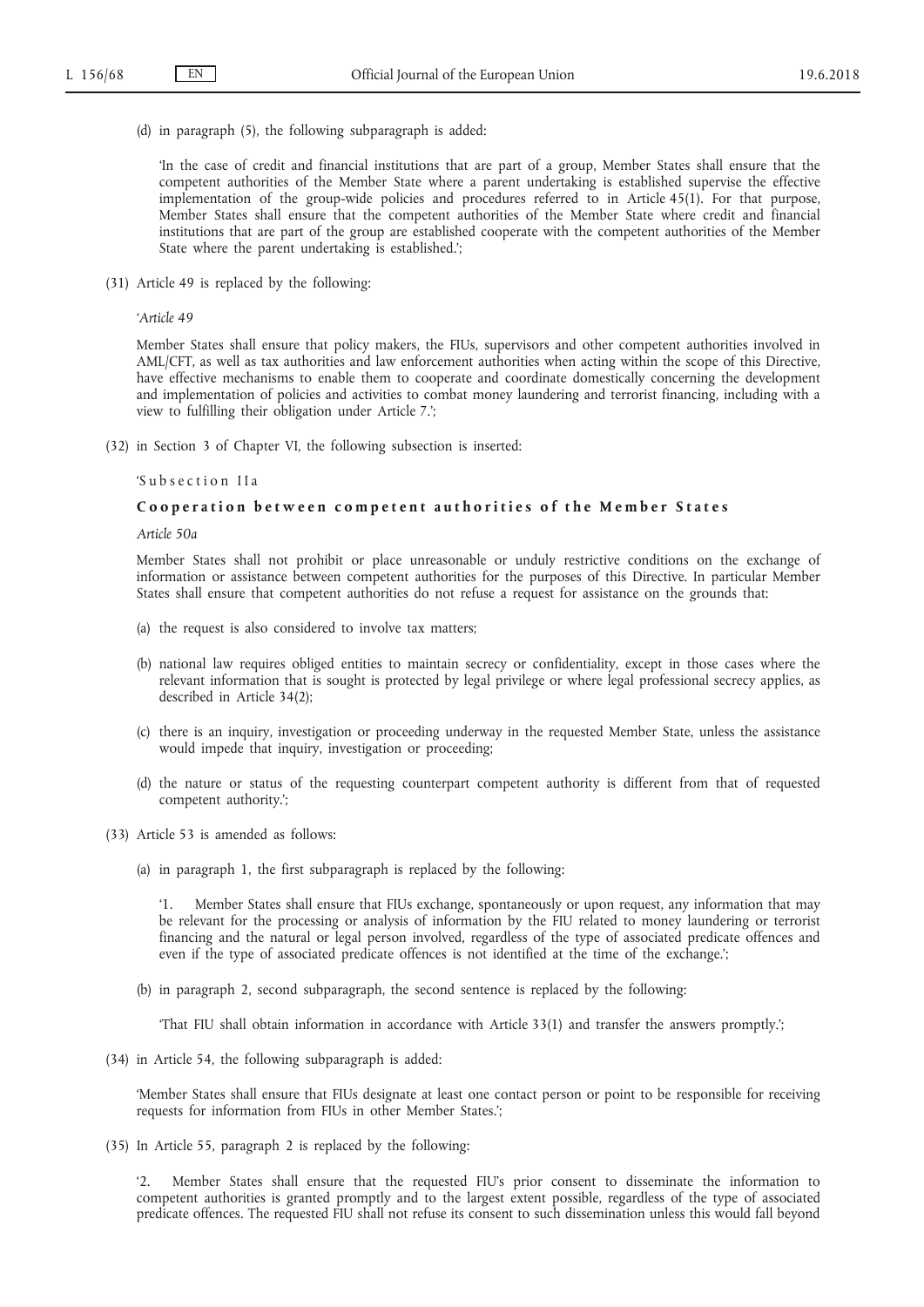the scope of application of its AML/CFT provisions or could lead to impairment of an investigation, or would otherwise not be in accordance with fundamental principles of national law of that Member State. Any such refusal to grant consent shall be appropriately explained. Those exceptions shall be specified in a way which prevents misuse of, and undue limitations to, the dissemination of information to competent authorities.';

(36) Article 57 is replaced by the following:

*'Article 57*

Differences between national law definitions of predicate offences as referred to in point 4 of Article 3 shall not impede the ability of FIUs to provide assistance to another FIU and shall not limit the exchange, dissemination and the use of information pursuant to Articles 53, 54 and 55.';

(37) in Section 3 of Chapter VI, the following subsection is added:

## 'Subsection IIIa

## Cooperation between competent authorities supervising credit and financial institutions and other authorities bound by professional secrecy

*Article 57a*

1. Member States shall require that all persons working for or who have worked for competent authorities supervising credit and financial institutions for compliance with this Directive and auditors or experts acting on behalf of such competent authorities shall be bound by the obligation of professional secrecy.

Without prejudice to cases covered by criminal law, confidential information which the persons referred to in the first subparagraph receive in the course of their duties under this Directive may be disclosed only in summary or aggregate form, in such a way that individual credit and financial institutions cannot be identified.

- 2. Paragraph 1 shall not prevent the exchange of information between:
- (a) competent authorities supervising credit and financial institutions within a Member State in accordance with this Directive or other legislative acts relating to the supervision of credit and financial institutions;
- (b) competent authorities supervising credit and financial institutions in different Member States in accordance with this Directive or other legislative acts relating to the supervision of credit and financial institutions, including the European Central Bank (ECB) acting in accordance with Council Regulation (EU) No 1024/2013 (\*). That exchange of information shall be subject to the conditions of professional secrecy indicated in paragraph 1.

By 10 January 2019, the competent authorities supervising credit and financial institutions in accordance with this Directive and the ECB, acting pursuant to Article 27(2) of Regulation (EU) No 1024/2013 and point (g) of the first subparagraph of Article 56 of Directive 2013/36/EU of the European Parliament and of the Council (\*\*), shall conclude, with the support of the European Supervisory Authorities, an agreement on the practical modalities for exchange of information.

3. Competent authorities supervising credit and financial institutions receiving confidential information as referred to in paragraph 1, shall only use this information:

- (a) in the discharge of their duties under this Directive or under other legislative acts in the field of AML/CFT, of prudential regulation and of supervising credit and financial institutions, including sanctioning;
- (b) in an appeal against a decision of the competent authority supervising credit and financial institutions, including court proceedings;
- (c) in court proceedings initiated pursuant to special provisions provided for in Union law adopted in the field of this Directive or in the field of prudential regulation and supervision of credit and financial institutions.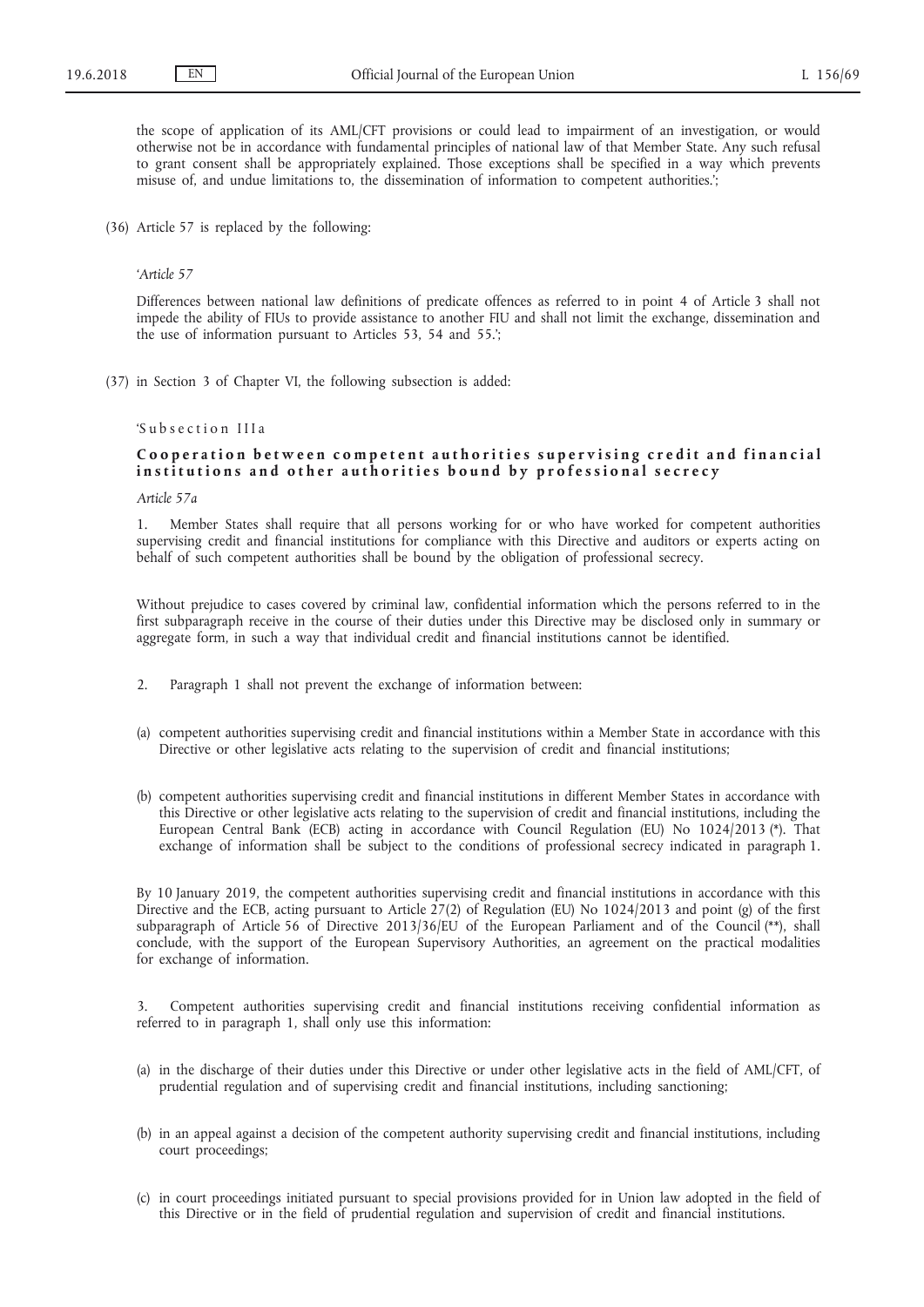4. Member States shall ensure that competent authorities supervising credit and financial institutions cooperate with each other for the purposes of this Directive to the greatest extent possible, regardless of their respective nature or status. Such cooperation also includes the ability to conduct, within the powers of the requested competent authority, inquiries on behalf of a requesting competent authority, and the subsequent exchange of the information obtained through such inquiries.

5. Member States may authorise their national competent authorities which supervise credit and financial institutions to conclude cooperation agreements providing for collaboration and exchanges of confidential information with the competent authorities of third countries that constitute counterparts of those national competent authorities. Such cooperation agreements shall be concluded on the basis of reciprocity and only if the information disclosed is subject to a guarantee of professional secrecy requirements at least equivalent to that referred to in paragraph 1. Confidential information exchanged according to those cooperation agreements shall be used for the purpose of performing the supervisory task of those authorities.

Where the information exchanged originates in another Member State, it shall only be disclosed with the explicit consent of the competent authority which shared it and, where appropriate, solely for the purposes for which that authority gave its consent.

#### *Article 57b*

1. Notwithstanding Article 57a(1) and (3) and without prejudice to Article 34(2), Member States may authorise the exchange of information between competent authorities in the same Member State or in different Member States, between the competent authorities and authorities entrusted with the supervision of financial sector entities and natural or legal persons acting in the exercise of their professional activities as referred to in point (3) of Article 2(1) and the authorities responsible by law for the supervision of financial markets in the discharge of their respective supervisory functions.

The information received shall in any event be subject to professional secrecy requirements at least equivalent to those referred to in Article 57a(1).

2. Notwithstanding Article 57a(1) and (3), Member States may, by virtue of provisions laid down in national law, authorise the disclosure of certain information to other national authorities responsible by law for the supervision of the financial markets, or with designated responsibilities in the field of combating or investigation of money laundering, the associated predicate offences or terrorist financing.

However, confidential information exchanged according to this paragraph shall only be used for the purpose of performing the legal tasks of the authorities concerned. Persons having access to such information shall be subject to professional secrecy requirements at least equivalent to those referred to in Article 57a(1).

3. Member States may authorise the disclosure of certain information relating to the supervision of credit institutions for compliance with this Directive to Parliamentary inquiry committees, courts of auditors and other entities in charge of enquiries, in their Member State, under the following conditions:

- (a) the entities have a precise mandate under national law to investigate or scrutinise the actions of authorities responsible for the supervision of those credit institutions or for laws on such supervision;
- (b) the information is strictly necessary for fulfilling the mandate referred to in point (a);
- (c) the persons with access to the information are subject to professional secrecy requirements under national law at least equivalent to those referred to in Article 57a(1);
- (d) where the information originates in another Member State, it shall not be disclosed without the express consent of the competent authorities which have disclosed it and, solely for the purposes for which those authorities gave their consent.

<sup>(\*)</sup> Council Regulation (EU) No 1024/2013 of 15 October 2013 conferring specific tasks on the European Central Bank concerning policies relating to the prudential supervision of credit institutions (OJ L 287, 29.10.2013, p. 63).

<sup>(\*\*)</sup> Directive 2013/36/EU of the European Parliament and of the Council of 26 June 2013 on access to the activity of credit institutions and the prudential supervision of credit institutions and investment firms, amending Directive 2002/87/EC and repealing Directives 2006/48/EC and 2006/49/EC (OJ L 176, 27.6.2013, p. 338).';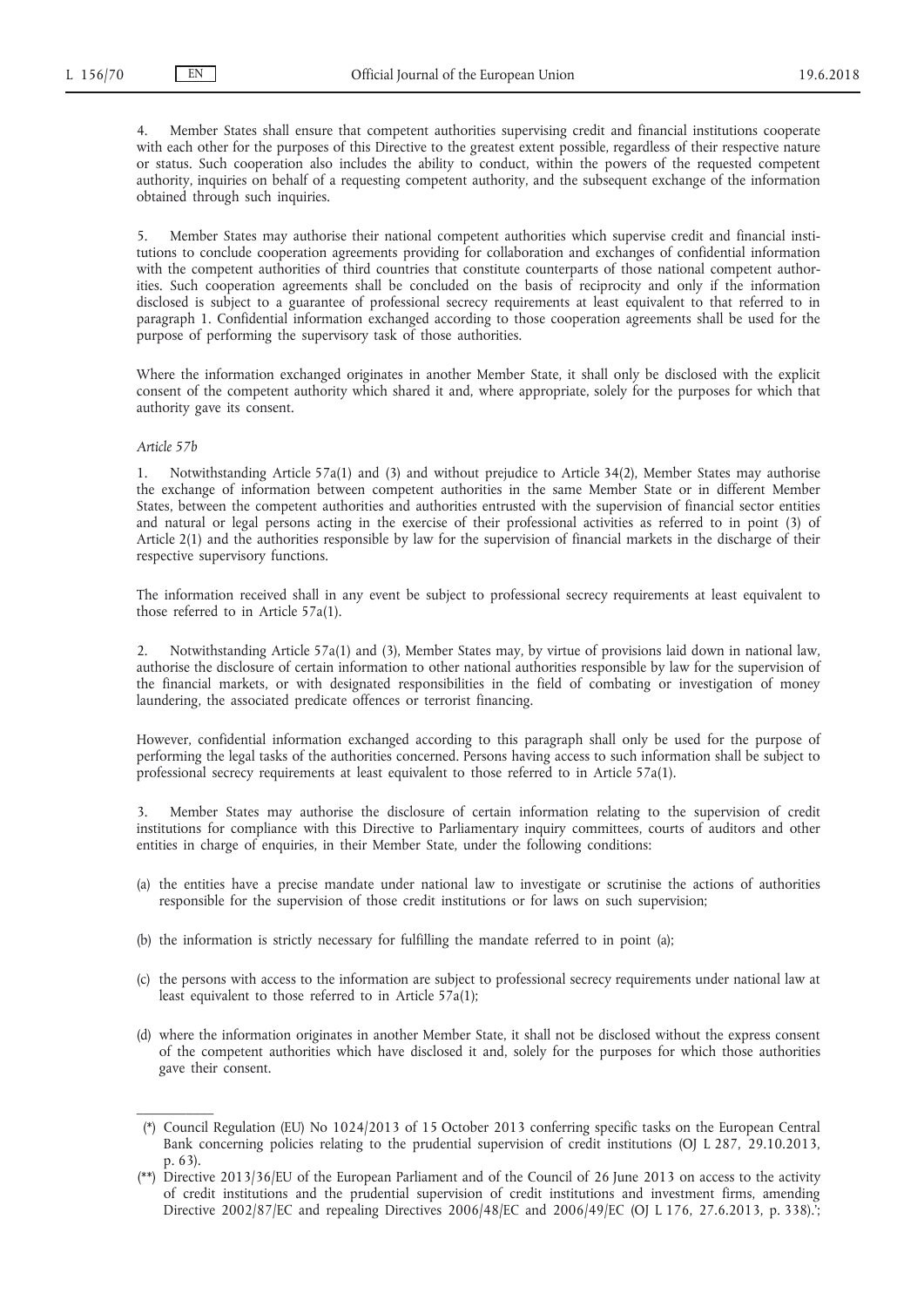(38) in Article 58(2), the following subparagraph is added:

'Member States shall further ensure that where their competent authorities identify breaches which are subject to criminal sanctions, they inform the law enforcement authorities in a timely manner.';

- (39) Article 61 is amended as follows:
	- (a) paragraph 1 is replaced by the following:

'1. Member States shall ensure that competent authorities, as well as, where applicable, self-regulatory bodies, establish effective and reliable mechanisms to encourage the reporting to competent authorities, as well as, where applicable self-regulatory bodies, of potential or actual breaches of the national provisions transposing this Directive.

For that purpose, they shall provide one or more secure communication channels for persons for the reporting referred to in the first subparagraph. Such channels shall ensure that the identity of persons providing information is known only to the competent authorities, as well as, where applicable, self-regulatory bodies.';

(b) in paragraph 3, the following subparagraphs are added:

'Member States shall ensure that individuals, including employees and representatives of the obliged entity who report suspicions of money laundering or terrorist financing internally or to the FIU, are legally protected from being exposed to threats, retaliatory or hostile action, and in particular from adverse or discriminatory employment actions.

Member States shall ensure that individuals who are exposed to threats, hostile actions, or adverse or discriminatory employment actions for reporting suspicions of money laundering or terrorist financing internally or to the FIU are entitled to present a complaint in a safe manner to the respective competent authorities. Without prejudice to the confidentiality of information gathered by the FIU, Member States shall also ensure that such individuals have the right to effective remedy to safeguard their rights under this paragraph.';

(40) the following Article is inserted:

*'Article 64a*

1. The Commission shall be assisted by the Committee on the Prevention of Money Laundering and Terrorist Financing (the "Committee") as referred to in Article 23 of Regulation (EU) 2015/847 of the European Parliament and of the Council (\*). That committee shall be a committee within the meaning of Regulation (EU) No 182/2011 (\*\*).

2. Where reference is made to this paragraph, Article 5 of Regulation (EU) No 182/2011 shall apply.

(41) Article 65 is replaced by the following:

*'Article 65*

1. By 11 January 2022, and every three years thereafter, the Commission shall draw up a report on the implementation of this Directive and submit it to the European Parliament and to the Council.

That report shall include in particular:

- (a) an account of specific measures adopted and mechanisms set up at Union and Member State level to prevent and address emerging problems and new developments presenting a threat to the Union financial system;
- (b) follow-up actions undertaken at Union and Member State level on the basis of concerns brought to their attention, including complaints relating to national laws hampering the supervisory and investigative powers of competent authorities and self-regulatory bodies;

<sup>(\*)</sup> Regulation (EU) 2015/847 of the European Parliament and of the Council of 20 May 2015 on information accompanying transfers of funds and repealing Regulation (EC) No 1781/2006 (OJ L 141, 5.6.2015, p. 1).

<sup>(\*\*)</sup> Regulation (EU) No 182/2011 of the European Parliament and of the Council of 16 February 2011 laying down the rules and general principles concerning mechanisms for control by the Member States of the Commission's exercise of implementing powers (OJ L 55, 28.2.2011, p. 13).';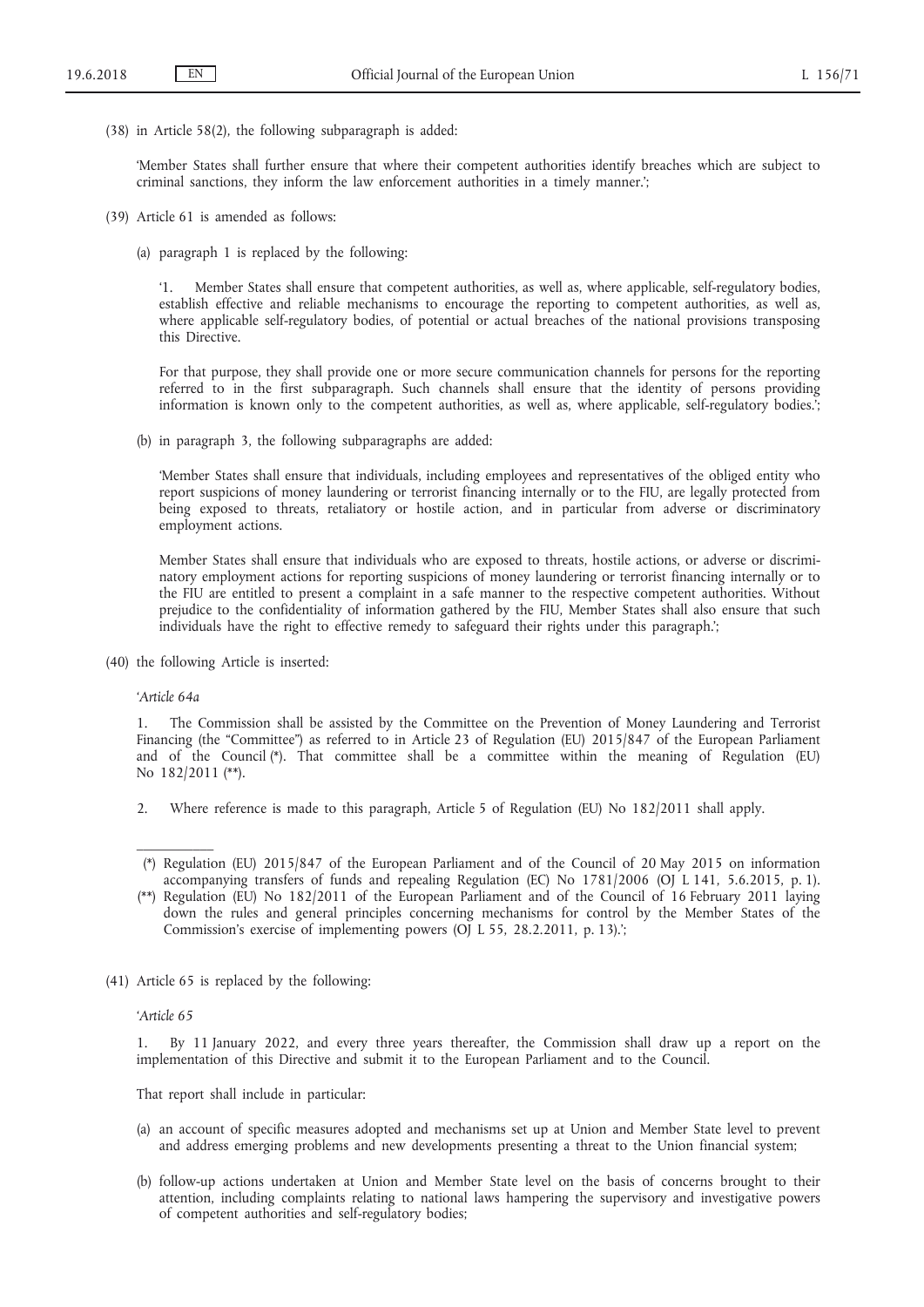- (c) an account of the availability of relevant information for the competent authorities and FIUs of the Member States, for the prevention of the use of the financial system for the purposes of money laundering and terrorist financing;
- (d) an account of the international cooperation and information exchange between competent authorities and FIUs;
- (e) an account of necessary Commission actions to verify that Member States take action in compliance with this Directive and to assess emerging problems and new developments in the Member States;
- (f) an analysis of feasibility of specific measures and mechanisms at Union and Member State level on the possibilities to collect and access the beneficial ownership information of corporate and other legal entities incorporated outside of the Union and of the proportionality of the measures referred to in point (b) of Article 20;
- (g) an evaluation of how fundamental rights and principles recognised by the Charter of Fundamental Rights of the European Union have been respected.

The first report, to be published by 11 January 2022, shall be accompanied, if necessary, by appropriate legislative proposals, including, where appropriate, with respect to virtual currencies, empowerments to set-up and maintain a central database registering users' identities and wallet addresses accessible to FIUs, as well as self-declaration forms for the use of virtual currency users, and to improve cooperation between Asset Recovery Offices of the Member States and a risk-based application of the measures referred to in point (b) of Article 20.

2. By 1 June 2019, the Commission shall assess the framework for FIUs' cooperation with third countries and obstacles and opportunities to enhance cooperation between FIUs in the Union including the possibility of establishing a coordination and support mechanism.

3. The Commission shall, if appropriate, issue a report to the European Parliament and to Council to assess the need and proportionality of lowering the percentage for the identification of beneficial ownership of legal entities in light of any recommendation issued in this sense by international organisations and standard setters with competence in the field of preventing money laundering and combating terrorist financing as a result of a new assessment, and present a legislative proposal, if appropriate.';

(42) in Article 67, paragraph (1) is replaced by the following:

Member States shall bring into force the laws, regulations and administrative provisions necessary to comply with this Directive by 26 June 2017.

Member States shall apply Article 12(3) as of 10 July 2020.

Member States shall set up the registers referred to in Article 30 by 10 January 2020 and the registers referred to in Article 31 by 10 March 2020 and the centralised automated mechanisms referred to in Article 32a by 10 September 2020.

The Commission shall ensure the interconnection of registers referred to in Articles 30 and 31 in cooperation with the Member States by 10 March 2021.

Member States shall immediately communicate the text of the measures referred to in this paragraph to the Commission.

When Member States adopt those measures, they shall contain a reference to this Directive or be accompanied by such a reference on the occasion of their official publication. The methods of making such reference shall be laid down by Member States.';

- (43) in Annex II, point (3), the introductory part is replaced by the following:
	- '(3) Geographical risk factors registration, establishment, residence in:';
- (44) Annex III is amended as follows:
	- (a) in point (1), the following point is added:
		- '(g) customer is a third country national who applies for residence rights or citizenship in the Member State in exchange of capital transfers, purchase of property or government bonds, or investment in corporate entities in that Member State.';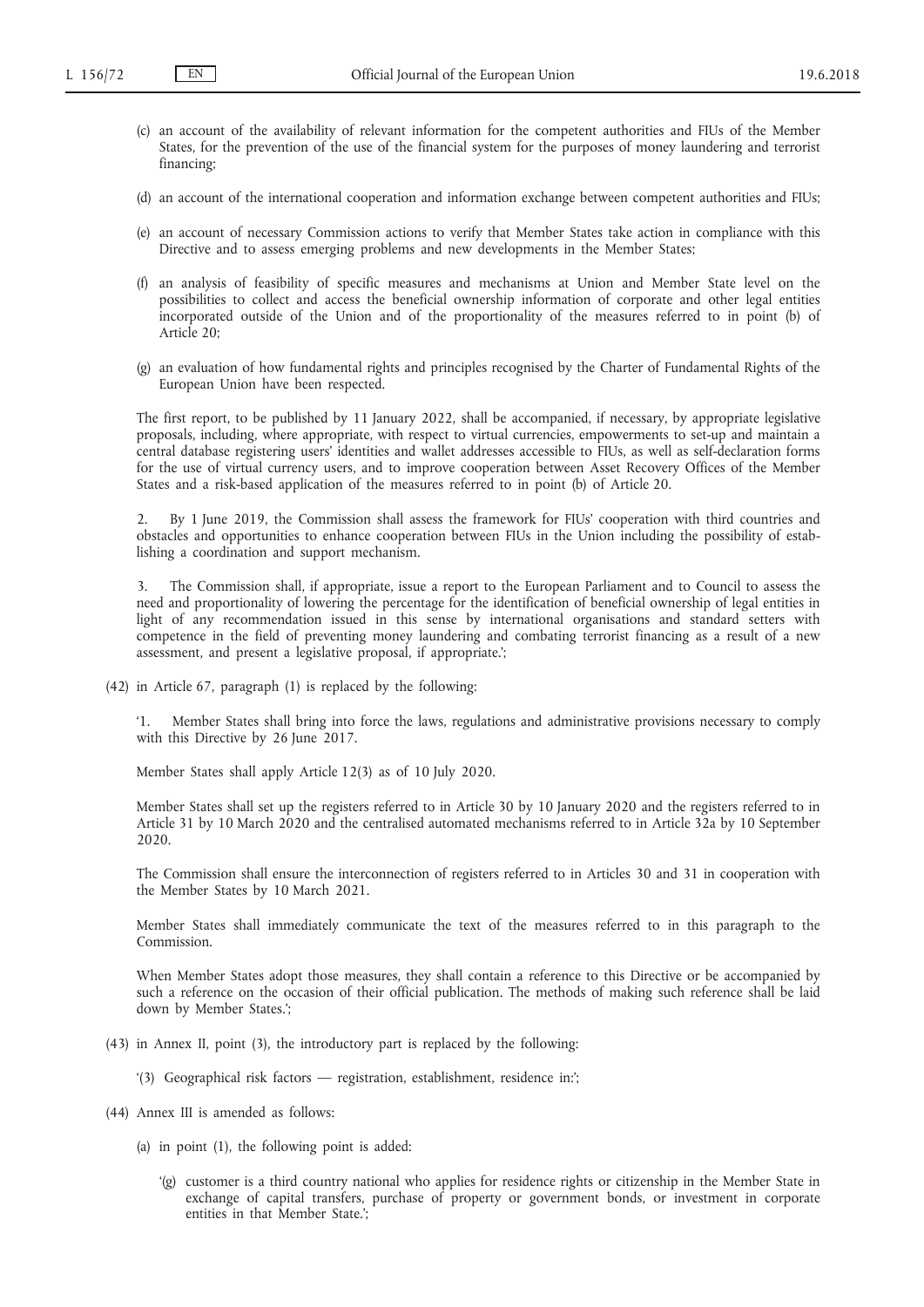$\mathcal{L}$  and  $\mathcal{L}$ 

 $\mathcal{L}=\mathcal{L}$ 

- (b) point (2) is amended as follows:
	- (i) point (c) is replaced by the following:
		- '(c) non-face-to-face business relationships or transactions, without certain safeguards, such as electronic identification means, relevant trust services as defined in Regulation (EU) No 910/2014 or any other secure, remote or electronic, identification process regulated, recognised, approved or accepted by the relevant national authorities;';
	- (ii) the following point is added:
		- '(f) transactions related to oil, arms, precious metals, tobacco products, cultural artefacts and other items of archaeological, historical, cultural and religious importance, or of rare scientific value, as well as ivory and protected species.'.

## *Article 2*

#### **Amendment to Directive 2009/138/EC**

In Article 68(1), point (b) of Directive 2009/138/EC, the following point is added:

- '(iv) authorities responsible for supervising the obliged entities listed in points (1) and (2) of Article 2(1) of Directive (EU) 2015/849 of the European Parliament and of the Council (\*) for compliance with that Directive;
- (\*) Directive (EU) 2015/849 of the European Parliament and of the Council of 20 May 2015 on the prevention of the use of the financial system for the purposes of money laundering or terrorist financing, amending Regulation (EU) No 648/2012 of the European Parliament and of the Council, and repealing Directive 2005/60/EC of the European Parliament and of the Council and Commission Directive 2006/70/EC (O) L 141, 5.6.2015, p. 73).

#### *Article 3*

#### **Amendment to Directive 2013/36/EU**

In the first paragraph of Article 56 of Directive 2013/36/EU, the following point is added:

- '(g) authorities responsible for supervising the obliged entities listed in points (1) and (2) of Article 2(1) of Directive (EU) 2015/849 of the European Parliament and of the Council (\*) for compliance with that Directive.
- (\*) Directive (EU) 2015/849 of the European Parliament and of the Council of 20 May 2015 on the prevention of the use of the financial system for the purposes of money laundering or terrorist financing, amending Regulation (EU) No 648/2012 of the European Parliament and of the Council, and repealing Directive 2005/60/EC of the European Parliament and of the Council and Commission Directive 2006/70/EC (OJ L 141, 5.6.2015, p. 73).'.

### *Article 4*

### **Transposition**

1. Member States shall bring into force the laws, regulations and administrative provisions necessary to comply with this Directive by 10 January 2020. They shall immediately communicate the text of those provisions to the Commission.

When Member States adopt those measures, they shall contain a reference to this Directive or be accompanied by such a reference on the occasion of their official publication.

2. Member States shall communicate to the Commission the text of the main provisions of national law which they adopt in the field covered by this Directive.

#### *Article 5*

## **Entry into force**

This Directive shall enter into force on the twentieth day following that of its publication in the *Official Journal of the European Union*.